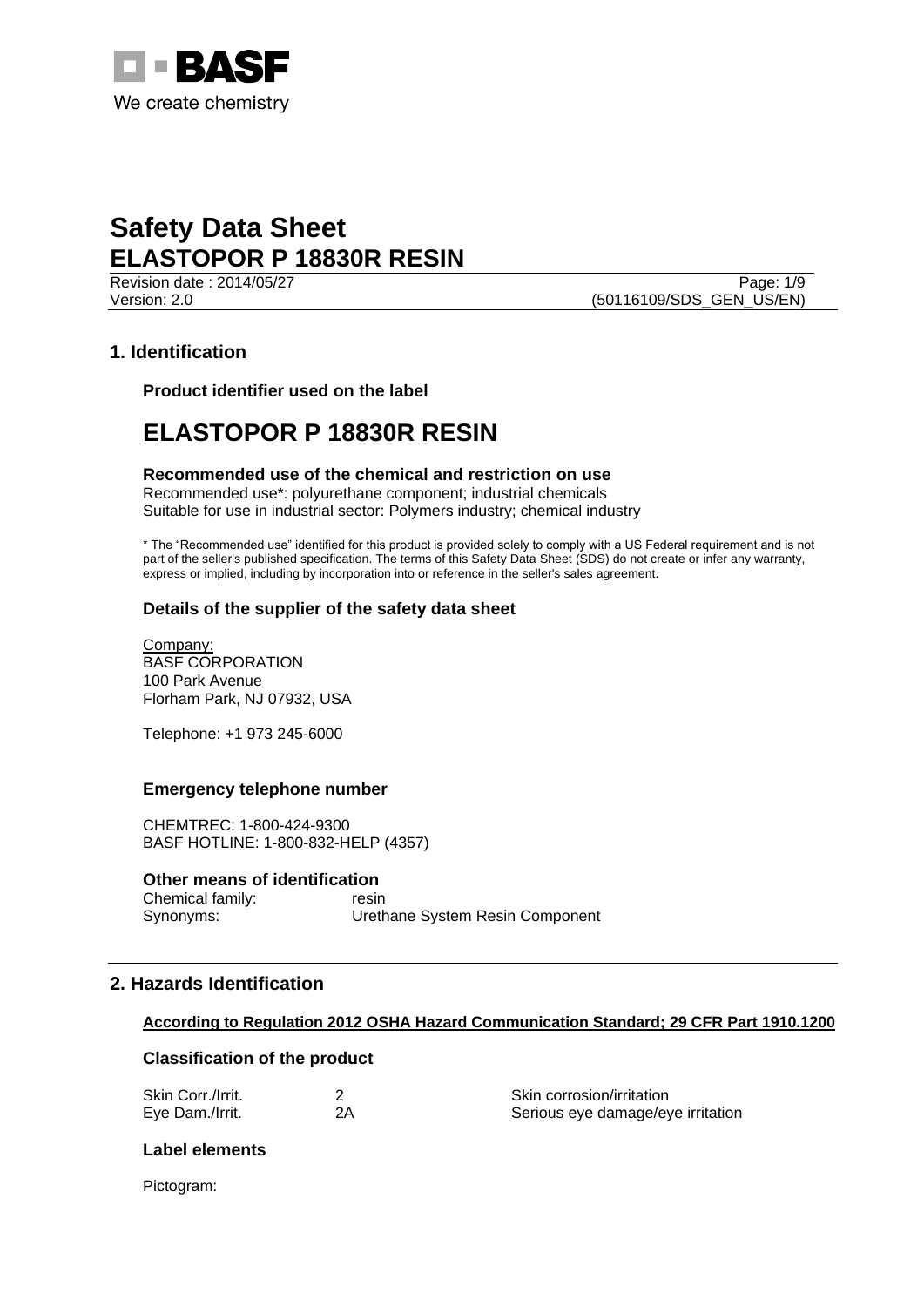Revision date : 2014/05/27 Page: 2/9

Version: 2.0 **(50116109/SDS\_GEN\_US/EN)** 



Signal Word: Danger

| Hazard Statement: |                            |
|-------------------|----------------------------|
| H315              | Causes skin irritation.    |
| H318              | Causes serious eye damage. |

| Precautionary Statements (Prevention): |                                                                |
|----------------------------------------|----------------------------------------------------------------|
| P264                                   | Wash with plenty of water and soap thoroughly after handling.  |
| P280                                   | Wear protective gloves/protective clothing/eye protection/face |
|                                        | protection.                                                    |

Precautionary Statements (Response): P303 + P352 IF ON SKIN (on hair): Wash with plenty of soap and water. P305 + P351 + P338 IF IN EYES: Rinse cautiously with water for several minutes. Remove contact lenses, if present and easy to do. Continue rinsing. P310 Immediately call a POISON CENTER or doctor/physician. P321 Specific treatment (see on this label). P332 + P313 If skin irritation occurs: Get medical advice/attention. P362 Take off contaminated clothing and wash before reuse.

# **Hazards not otherwise classified**

No specific dangers known, if the regulations/notes for storage and handling are considered.

# **According to Regulation 1994 OSHA Hazard Communication Standard; 29 CFR Part 1910.1200**

## **Emergency overview**

CAUTION:

This product can cause skin and eye irritation.

# **3. Composition / Information on Ingredients**

## **According to Regulation 2012 OSHA Hazard Communication Standard; 29 CFR Part 1910.1200**

| <b>CAS Number</b> | Content (W/W)         | <b>Chemical name</b>                                  |
|-------------------|-----------------------|-------------------------------------------------------|
| 3033-62-3         | $\ge$ = 0.3 - < 1.0 % | N,N,N',N'-tetramethyl-2,2'-oxybis(ethylamine)         |
| 63469-23-8        | $>= 1.0 - < 3.0$ %    | 2-Propanol, 1,1'-[[3-(dimethylamino)propyl]imino]bis- |

## **According to Regulation 1994 OSHA Hazard Communication Standard; 29 CFR Part 1910.1200**

| <b>CAS Number</b> | Content (W/W) | <b>Chemical name</b> |
|-------------------|---------------|----------------------|
|                   | < 70.0 %      | Polyol               |
| 7732-18-5         | $<$ 30.0 %    | water                |
|                   | $< 2.0\%$     | Surfactant           |
|                   | $< 3.0 \%$    | Catalyst             |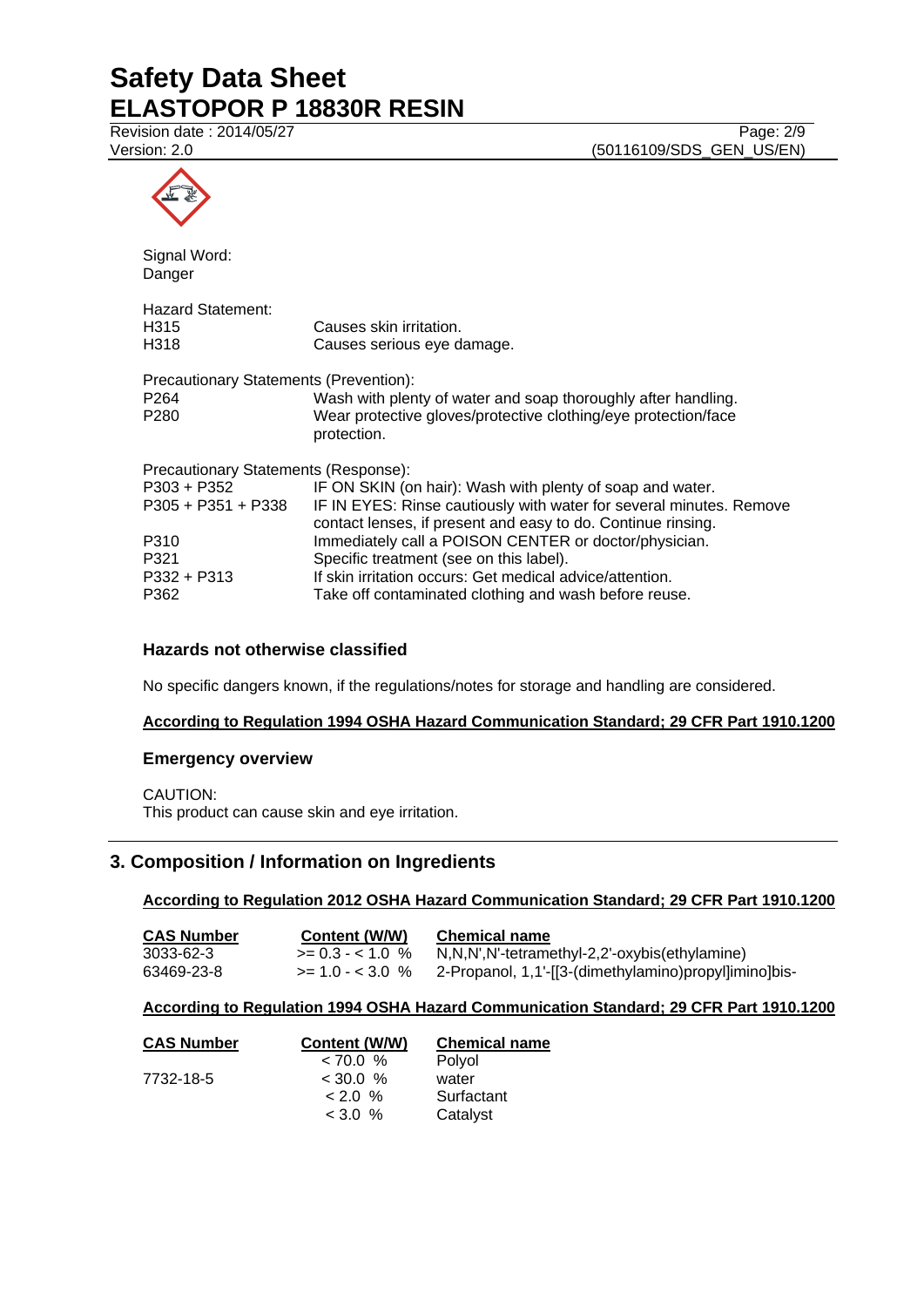Revision date : 2014/05/27 Page: 3/9

Version: 2.0 **(50116109/SDS\_GEN\_US/EN)** 

# **4. First-Aid Measures**

## **Description of first aid measures**

**General advice:** Remove contaminated clothing.

## **If inhaled:**

Keep patient calm, remove to fresh air, seek medical attention.

## **If on skin:**

Wash thoroughly with soap and water.

#### **If in eyes:**

Wash affected eyes for at least 15 minutes under running water with eyelids held open, consult an eye specialist.

#### **If swallowed:**

Immediately rinse mouth and then drink 200-300 ml of water, seek medical attention.

## **Most important symptoms and effects, both acute and delayed**

Symptoms: Eye irritation, skin irritation Hazards: Symptoms can appear later.

## **Indication of any immediate medical attention and special treatment needed**

Note to physician

Treatment: Treat according to symptoms (decontamination, vital functions), no known specific antidote.

# **5. Fire-Fighting Measures**

## **Extinguishing media**

Suitable extinguishing media: water spray, dry powder, carbon dioxide, foam

## **Special hazards arising from the substance or mixture**

Hazards during fire-fighting: No particular hazards known.

## **Advice for fire-fighters**

Protective equipment for fire-fighting: Firefighters should be equipped with self-contained breathing apparatus and turn-out gear.

## **Further information:**

Dispose of fire debris and contaminated extinguishing water in accordance with official regulations.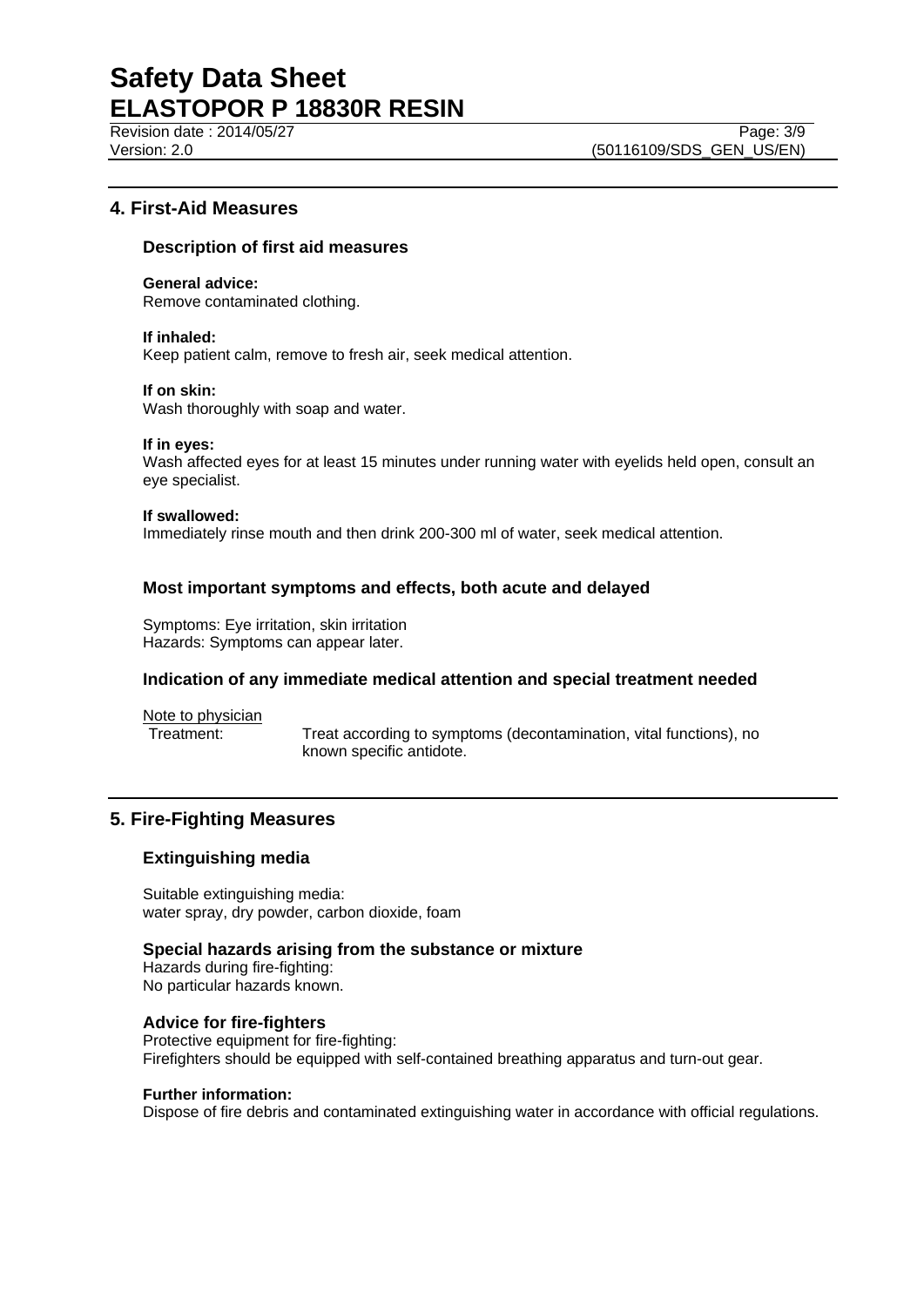Revision date : 2014/05/27 Page: 4/9

Version: 2.0 **(50116109/SDS\_GEN\_US/EN)** 

# **6. Accidental release measures**

Further accidental release measures: High risk of slipping due to leakage/spillage of product.

**Personal precautions, protective equipment and emergency procedures** Use personal protective clothing.

#### **Environmental precautions**

Do not empty into drains. Do not discharge into the subsoil/soil.

#### **Methods and material for containment and cleaning up**

Spills should be contained, solidified, and placed in suitable containers for disposal.

## **7. Handling and Storage**

## **Precautions for safe handling**

Ensure thorough ventilation of stores and work areas. Protect against moisture.

Protection against fire and explosion: No explosion proofing necessary.

# **Conditions for safe storage, including any incompatibilities**

Suitable materials for containers: carbon steel (iron), High density polyethylene (HDPE), Low density polyethylene (LDPE), Stainless steel 1.4301 (V2)

Further information on storage conditions: No special precautions necessary. Avoid extreme heat. Store protected against freezing.

Storage stability: Storage temperature: 16 - 27 °C

## **8. Exposure Controls/Personal Protection**

**Advice on system design:** Provide local exhaust ventilation to control vapours/mists.

#### **Personal protective equipment**

#### **Respiratory protection:**

Wear a NIOSH-certified (or equivalent) organic vapour/particulate respirator as needed.

#### **Hand protection:**

Chemical resistant protective gloves

#### **Eye protection:**

Wear face shield or tightly fitting safety goggles (chemical goggles) if splashing hazard exists.

#### **Body protection:**

Standard work clothes and shoes.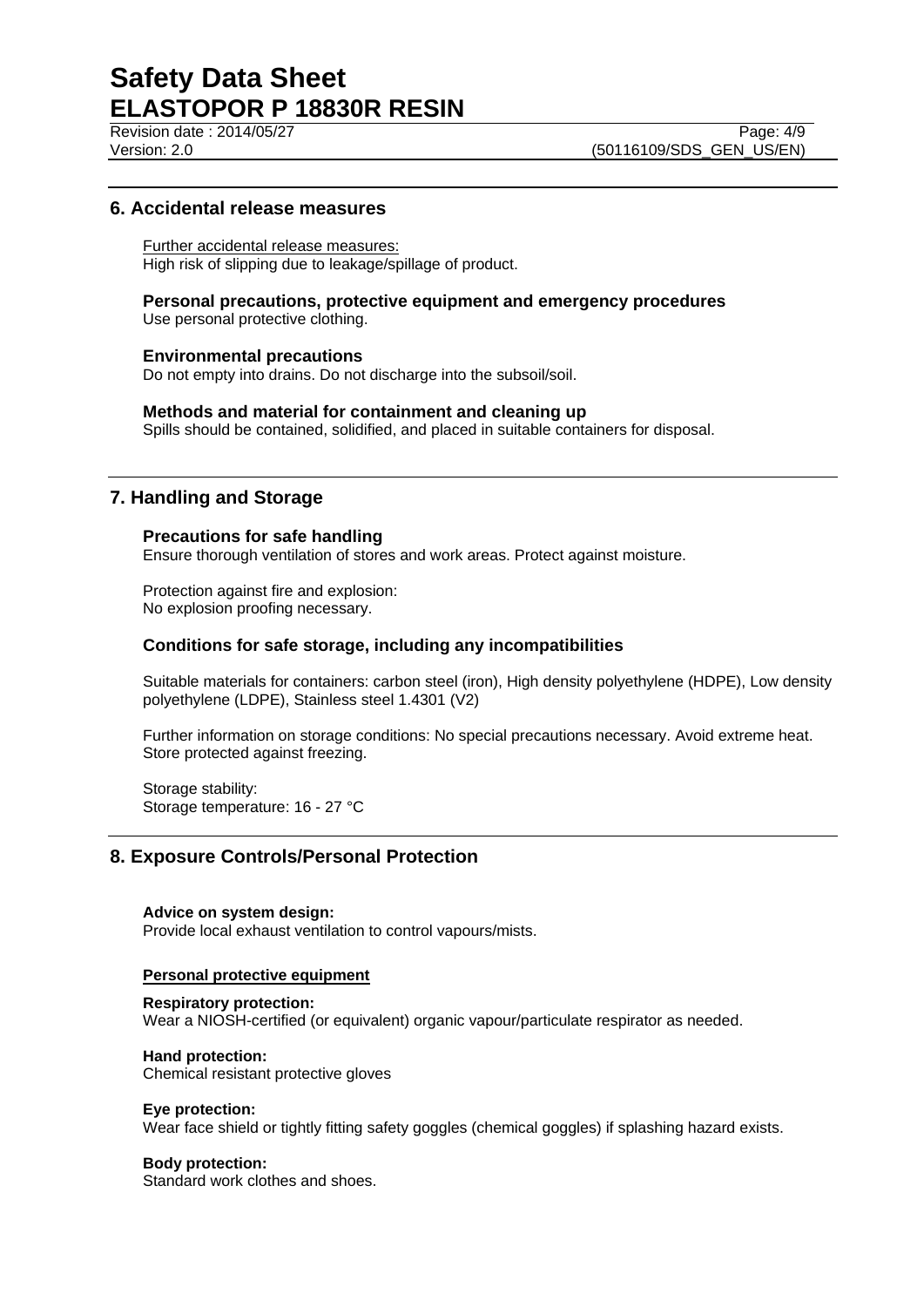Revision date : 2014/05/27 Page: 5/9 Version: 2.0 (50116109/SDS\_GEN\_US/EN)

## **General safety and hygiene measures:**

Avoid contact with skin. Handle in accordance with good industrial hygiene and safety practice. Wear protective clothing as necessary to prevent contact. Avoid inhalation of vapours/mists. Wash soiled clothing immediately.

# **9. Physical and Chemical Properties**

| Form:                       | liquid                                    |                                                                                                                                    |
|-----------------------------|-------------------------------------------|------------------------------------------------------------------------------------------------------------------------------------|
| Odour:                      | amine-like                                |                                                                                                                                    |
| Odour threshold:            |                                           | not applicable                                                                                                                     |
| Colour:                     | amber                                     |                                                                                                                                    |
| pH value:                   | 7.0                                       |                                                                                                                                    |
| Freezing point:             | 0.00 °C                                   | The values mentioned are those of the<br>active ingredient.                                                                        |
| Boiling point:              | 100.00 °C                                 | (760.000000 mmHg) The values<br>mentioned are those of the active<br>ingredient.                                                   |
| Sublimation point:          |                                           | No applicable information available.                                                                                               |
| Flash point:                | > 94 °C                                   | (closed cup)                                                                                                                       |
| Flammability:               | not flammable                             |                                                                                                                                    |
| Lower explosion limit:      |                                           | For liquids not relevant for classification<br>and labelling. The lower explosion point<br>may be 5 - 15 °C below the flash point. |
| Upper explosion limit:      |                                           | For liquids not relevant for classification<br>and labelling.                                                                      |
| Autoignition:               | $>250$ °C                                 |                                                                                                                                    |
| Vapour pressure:            | $0.00$ mmHg                               | (20.00 °C)<br>negligible                                                                                                           |
| Density:                    | 8.5100 lb/USg                             | (23.00 °C)                                                                                                                         |
| Relative density:           |                                           | No applicable information available.                                                                                               |
| Vapour density:             |                                           | not applicable                                                                                                                     |
| Partitioning coefficient n- |                                           | Unspecified                                                                                                                        |
| octanol/water (log Pow):    |                                           |                                                                                                                                    |
| Self-ignition               |                                           | Unspecified                                                                                                                        |
| temperature:                |                                           |                                                                                                                                    |
| Thermal decomposition:      | No decomposition if stored and handled as |                                                                                                                                    |
|                             | prescribed/indicated.                     |                                                                                                                                    |
| Viscosity, dynamic:         | 330.000 mPa.s                             | (25.00 °C)                                                                                                                         |
| Viscosity, kinematic:       |                                           | No applicable information available.                                                                                               |
| Solubility in water:        |                                           | slightly soluble                                                                                                                   |
| Miscibility with water:     |                                           | soluble                                                                                                                            |
| Solubility (quantitative):  |                                           | No applicable information available.                                                                                               |
| Solubility (qualitative):   | No applicable information available.      |                                                                                                                                    |
| Evaporation rate:           |                                           | Value can be approximated from Henry's                                                                                             |
| Other Information:          |                                           | Law Constant or vapor pressure.                                                                                                    |
|                             | parameters is indicated in this section.  | If necessary, information on other physical and chemical                                                                           |

# **10. Stability and Reactivity**

## **Reactivity**

No hazardous reactions if stored and handled as prescribed/indicated.

Corrosion to metals: No corrosive effect on metal.

Oxidizing properties: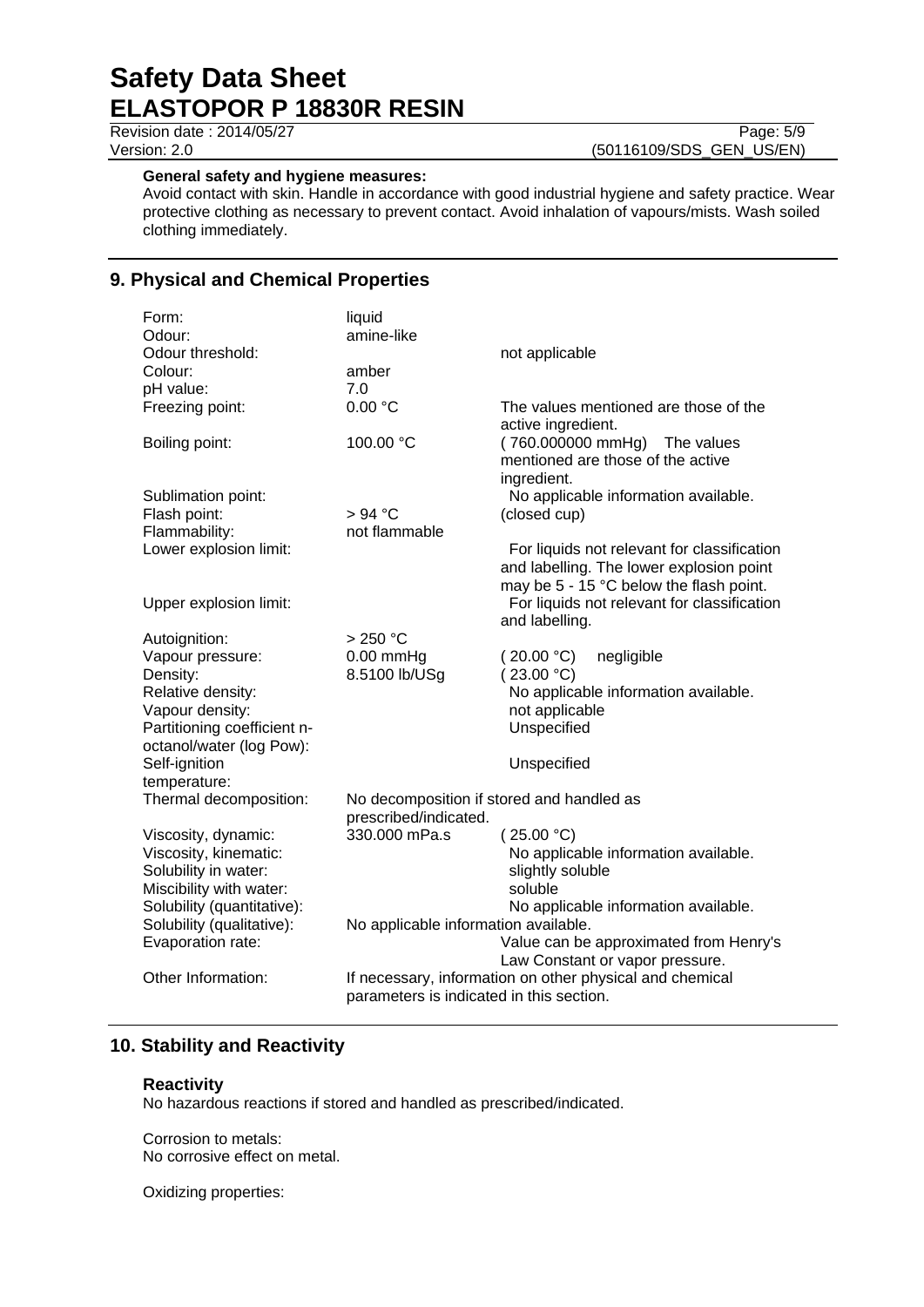Revision date : 2014/05/27 Page: 6/9

Version: 2.0 **(50116109/SDS\_GEN\_US/EN)** 

Not an oxidizer.

## **Chemical stability**

The product is stable if stored and handled as prescribed/indicated.

## **Possibility of hazardous reactions**

No hazardous reactions if stored and handled as prescribed/indicated.

# **Conditions to avoid**

Temperature: < 0 degrees Celsius

## **Incompatible materials**

acids, oxidizing agents, isocyanates

## **Hazardous decomposition products**

Decomposition products: Hazardous decomposition products: carbon monoxide, carbon dioxide

Thermal decomposition: No decomposition if stored and handled as prescribed/indicated.

# **11. Toxicological information**

## **Primary routes of exposure**

Routes of entry for solids and liquids are ingestion and inhalation, but may include eye or skin contact. Routes of entry for gases include inhalation and eye contact. Skin contact may be a route of entry for liquefied gases.

# **Acute Toxicity/Effects**

Acute toxicity Assessment of acute toxicity: No known acute effects.

Assessment other acute effects Assessment of STOT single: Based on the available information there is no specific target organ toxicity to be expected after a single exposure.

Origin of data: expert judgement

Irritation / corrosion Assessment of irritating effects: Eye contact causes irritation. Skin contact causes irritation.

**Sensitization** Assessment of sensitization: The chemical structure does not suggest a sensitizing effect.

Aspiration Hazard No aspiration hazard expected.

# **Chronic Toxicity/Effects**

Repeated dose toxicity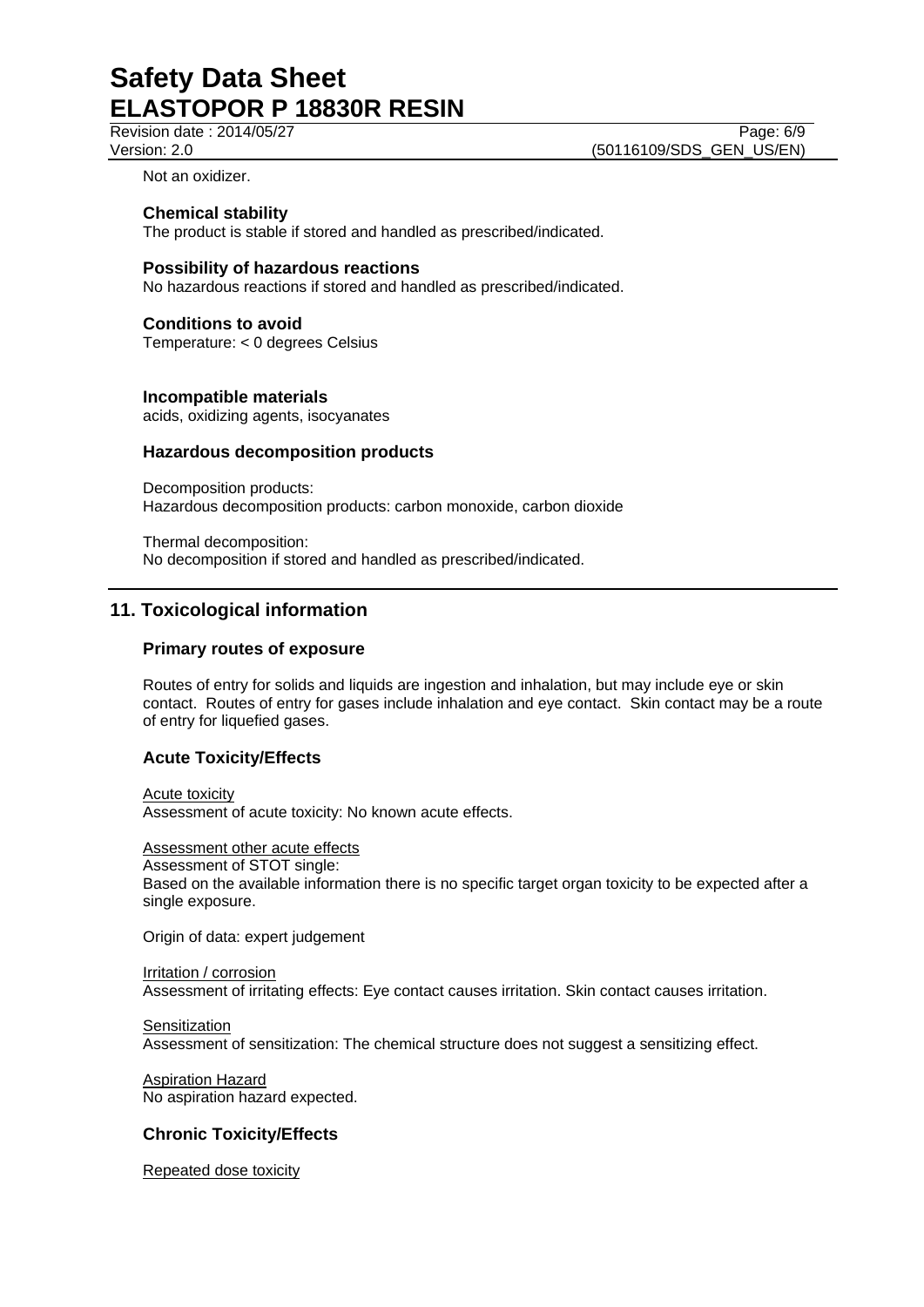Revision date : 2014/05/27 Page: 7/9

Version: 2.0 **(50116109/SDS\_GEN\_US/EN)** 

Assessment of repeated dose toxicity: Repeated oral uptake of the substance did not cause substance-related effects. Repeated inhalative uptake of the substance did not cause substancerelated effects. Repeated dermal uptake of the substance did not cause substance-related effects.

#### Genetic toxicity

Assessment of mutagenicity: The chemical structure does not suggest a specific alert for such an effect.

#### **Carcinogenicity**

Assessment of carcinogenicity: The chemical structure does not suggest a specific alert for such an effect.

#### Reproductive toxicity

Assessment of reproduction toxicity: The chemical structure does not suggest a specific alert for such an effect.

#### **Teratogenicity**

Assessment of teratogenicity: The chemical structure does not suggest a specific alert for such an effect.

#### **Other Information**

The product has not been tested. The statement has been derived from the properties of the individual components.

## **Symptoms of Exposure**

Eye irritation, skin irritation

Medical conditions aggravated by overexposure Data available do not indicate that there are medical conditions that are generally recognized as being aggravated by exposure to this substance/product.

# **12. Ecological Information**

# **Toxicity**

Aquatic toxicity Assessment of aquatic toxicity: There is a high probability that the product is not acutely harmful to aquatic organisms.

## **Persistence and degradability**

Assessment biodegradation and elimination (H2O) Poorly biodegradable.

Elimination information

Poorly biodegradable.

## **Bioaccumulative potential**

Assessment bioaccumulation potential Does not significantly accumulate in organisms.

# **Mobility in soil**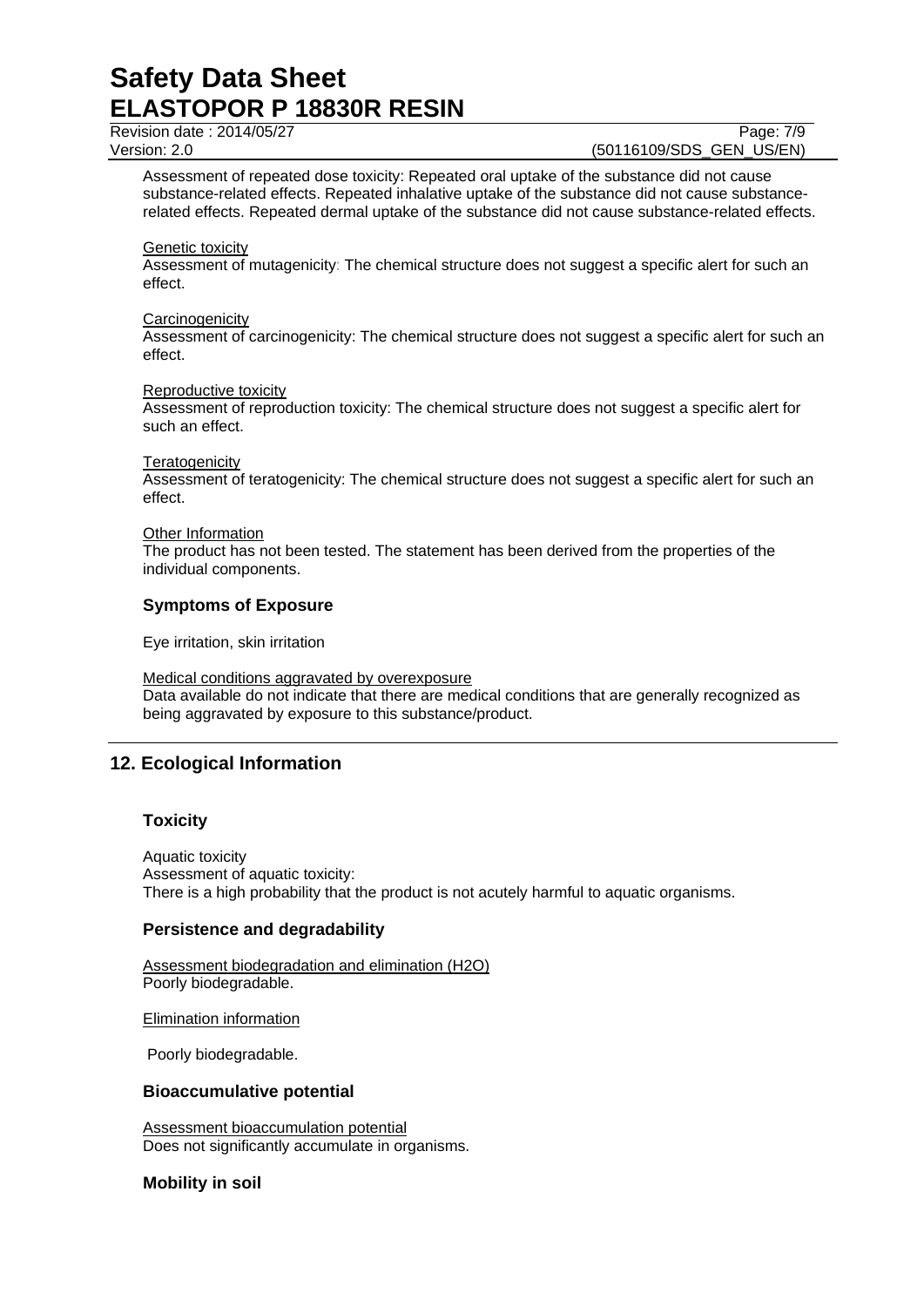Revision date : 2014/05/27 Page: 8/9

Version: 2.0 **(50116109/SDS\_GEN\_US/EN)** 

Assessment transport between environmental compartments Adsorption to solid soil phase is not expected.

## **Additional information**

Adsorbable organically-bound halogen (AOX): This product contains no organically-bound halogen.

Other ecotoxicological advice: The product has not been tested. Do not discharge product into the environment without control.

# **13. Disposal considerations**

## **Waste disposal of substance:**

Incinerate in a licensed facility. Dispose of in a licensed facility. Do not discharge substance/product into sewer system.

## **Container disposal:**

Steel drums must be emptied and can be sent to a licensed drum reconditioner for reuse, a scrap metal dealer or an approved landfill. Do not attempt to refill or clean containers since residue is difficult to remove. Under no circumstances should empty drums be burned or cut open with gas or electric torch as toxic decomposition products may be liberated. Do not reuse empty containers.

# **14. Transport Information**

**Land transport** USDOT

Not classified as a dangerous good under transport regulations

**Sea transport** IMDG

Not classified as a dangerous good under transport regulations

**Air transport** IATA/ICAO

Not classified as a dangerous good under transport regulations

# **15. Regulatory Information**

## **Federal Regulations**

**Registration status:** Chemical TSCA, US released / listed

**EPCRA 311/312 (Hazard categories):** Not hazardous;

**NFPA Hazard codes:** Health : 1 Fire: 1 Reactivity: 1 Special:

**HMIS III rating**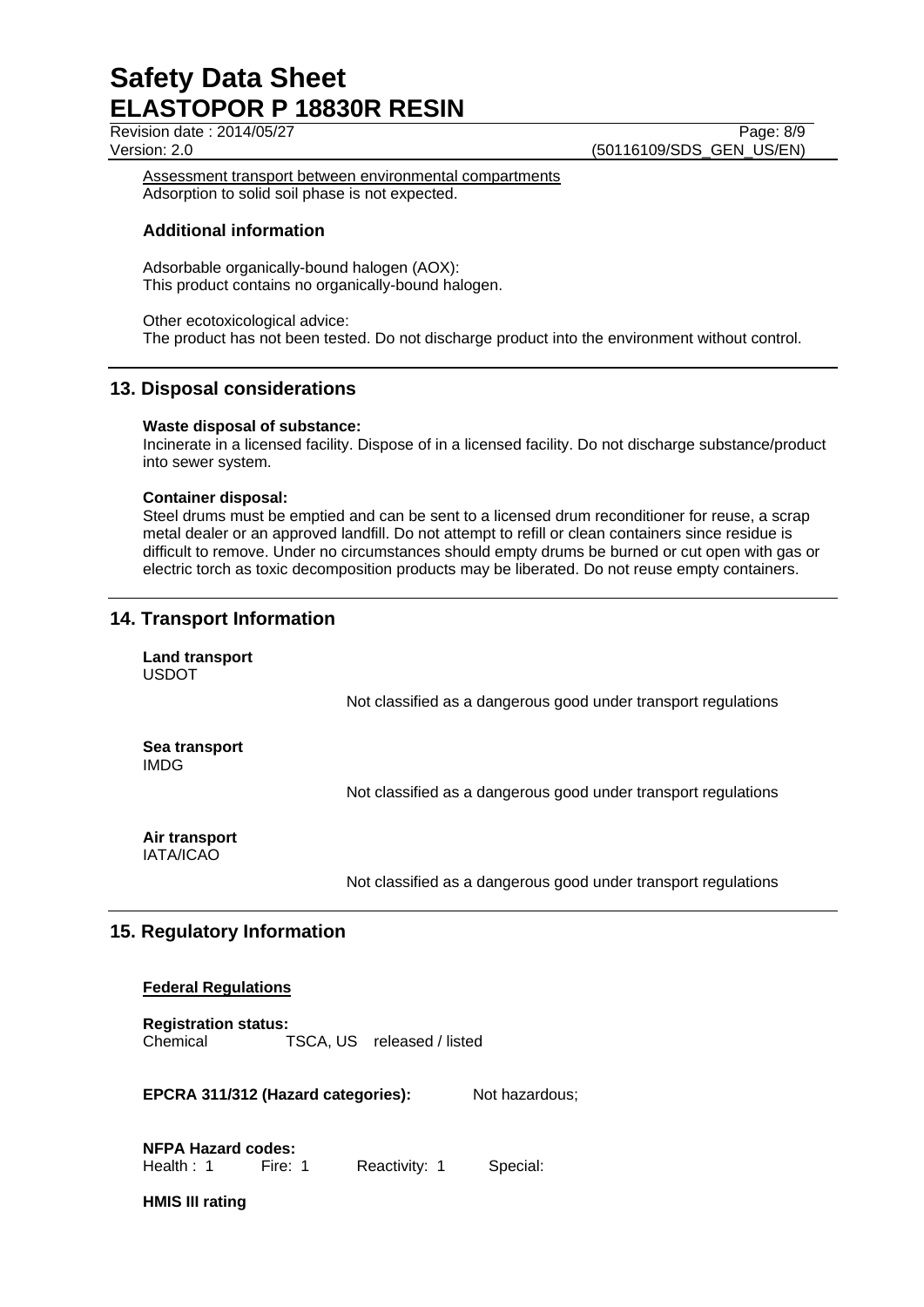Revision date : 2014/05/27 Page: 9/9

Version: 2.0 **(50116109/SDS\_GEN\_US/EN)** 

Health: 1 Flammability: 1 Physical hazard: 1

# **16. Other Information**

## **SDS Prepared by:**

BASF NA Product Regulations SDS Prepared on: 2014/05/27

We support worldwide Responsible Care® initiatives. We value the health and safety of our employees, customers, suppliers and neighbors, and the protection of the environment. Our commitment to Responsible Care is integral to conducting our business and operating our facilities in a safe and environmentally responsible fashion, supporting our customers and suppliers in ensuring the safe and environmentally sound handling of our products, and minimizing the impact of our operations on society and the environment during production, storage, transport, use and disposal of our products.

IMPORTANT: WHILE THE DESCRIPTIONS, DESIGNS, DATA AND INFORMATION CONTAINED HEREIN ARE PRESENTED IN GOOD FAITH AND BELIEVED TO BE ACCURATE , IT IS PROVIDED FOR YOUR GUIDANCE ONLY. BECAUSE MANY FACTORS MAY AFFECT PROCESSING OR APPLICATION/USE, WE RECOMMEND THAT YOU MAKE TESTS TO DETERMINE THE SUITABILITY OF A PRODUCT FOR YOUR PARTICULAR PURPOSE PRIOR TO USE. NO WARRANTIES OF ANY KIND, EITHER EXPRESSED OR IMPLIED, INCLUDING WARRANTIES OF MERCHANTABILITY OR FITNESS FOR A PARTICULAR PURPOSE, ARE MADE REGARDING PRODUCTS DESCRIBED OR DESIGNS, DATA OR INFORMATION SET FORTH, OR THAT THE PRODUCTS, DESIGNS, DATA OR INFORMATION MAY BE USED WITHOUT INFRINGING THE INTELLECTUAL PROPERTY RIGHTS OF OTHERS. IN NO CASE SHALL THE DESCRIPTIONS, INFORMATION, DATA OR DESIGNS PROVIDED BE CONSIDERED A PART OF OUR TERMS AND CONDITIONS OF SALE. FURTHER, YOU EXPRESSLY UNDERSTAND AND AGREE THAT THE DESCRIPTIONS, DESIGNS, DATA, AND INFORMATION FURNISHED BY OUR COMPANY HEREUNDER ARE GIVEN GRATIS AND WE ASSUME NO OBLIGATION OR LIABILITY FOR THE DESCRIPTION, DESIGNS, DATA AND INFORMATION GIVEN OR RESULTS OBTAINED, ALL SUCH BEING GIVEN AND ACCEPTED AT YOUR RISK. BASF CORPORATION WILL NOT MAKE ITS PRODUCTS AVAILABLE TO CUSTOMERS FOR USE IN THE MANUFACTURE OF MEDICAL DEVICES WHICH ARE INTENDED FOR PERMANENT IMPLANTATION IN THE HUMAN BODY OR IN PERMANENT CONTACT WITH INTERNAL BODILY TISSUES OR FLUIDS.

END OF DATA SHEET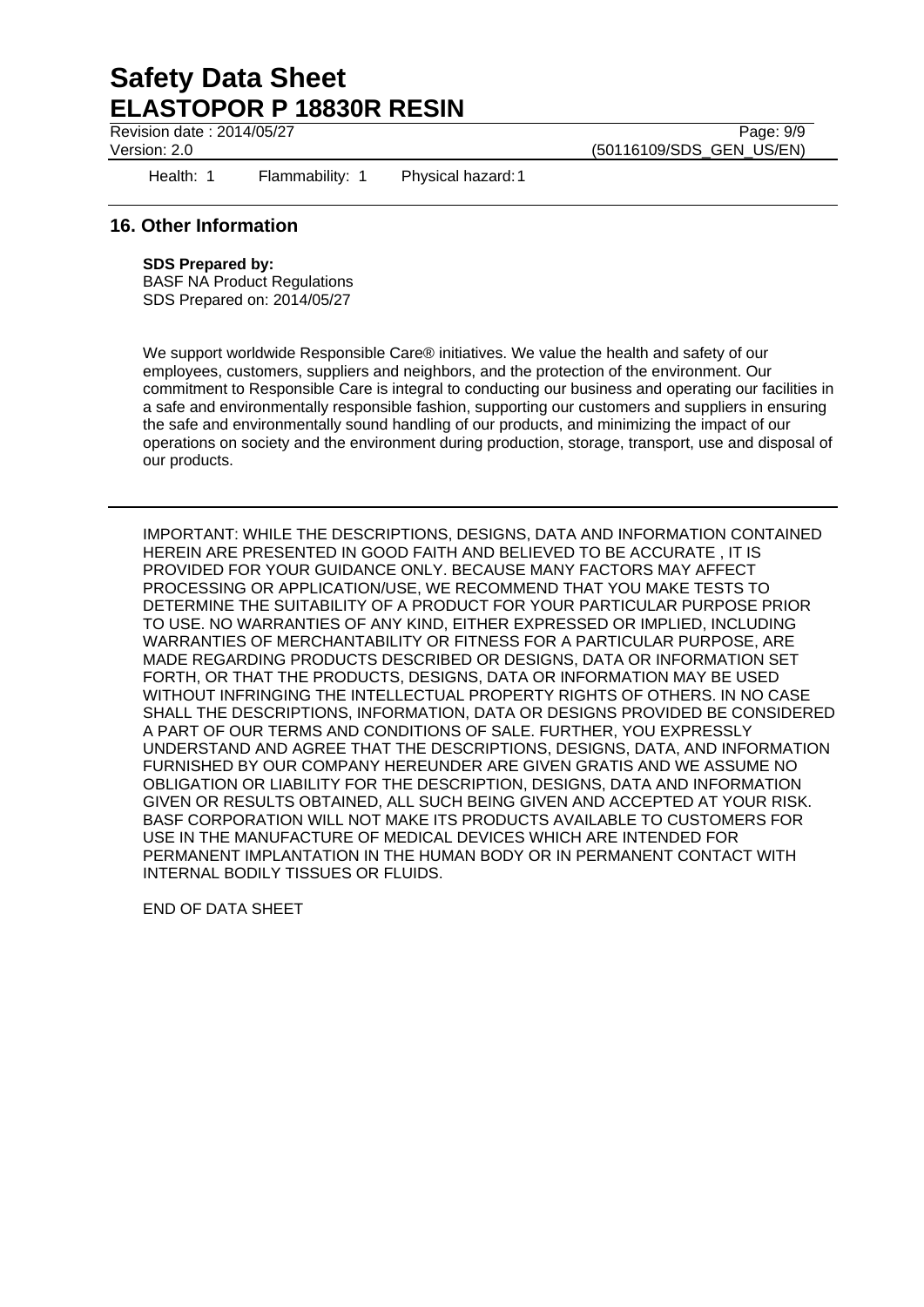

Revision date : 2021/10/19<br>
Version: 16.0<br>
Page: 1/15<br>
(30231832/SDS GEN US/EN) (30231832/SDS\_GEN\_US/EN)

# **1. Identification**

**Product identifier used on the label**

# **ELASTOPOR P1001U ISOCYANATE**

# **Recommended use of the chemical and restriction on use**

Recommended use\*: Chemical, Raw material Recommended use\*: polyurethane component; industrial chemicals Suitable for use in industrial sector: Polymers industry; chemical industry Unsuitable for use: Uses other than recommended

\* The "Recommended use" identified for this product is provided solely to comply with a Federal requirement and is not part of the seller's published specification. The terms of this Safety Data Sheet (SDS) do not create or infer any warranty, express or implied, including by incorporation into or reference in the seller's sales agreement.

# **Details of the supplier of the safety data sheet**

Company: BASF CORPORATION 100 Park Avenue Florham Park, NJ 07932, USA

Telephone: +1 973 245-6000

# **Emergency telephone number**

24 Hour Emergency Response Information CHEMTREC: 1-800-424-9300 BASF HOTLINE: 1-800-832-HELP (4357)

## **Other means of identification**

Chemical family: aromatic isocyanates Synonyms: POLYMETHYLENE POLYPHENYLISOCYANATE PMDI POLYMERIC MDI AROMATIC ISOCYANATE

# **2. Hazards Identification**

# **According to Regulation 2012 OSHA Hazard Communication Standard; 29 CFR Part 1910.1200**

**Classification of the product**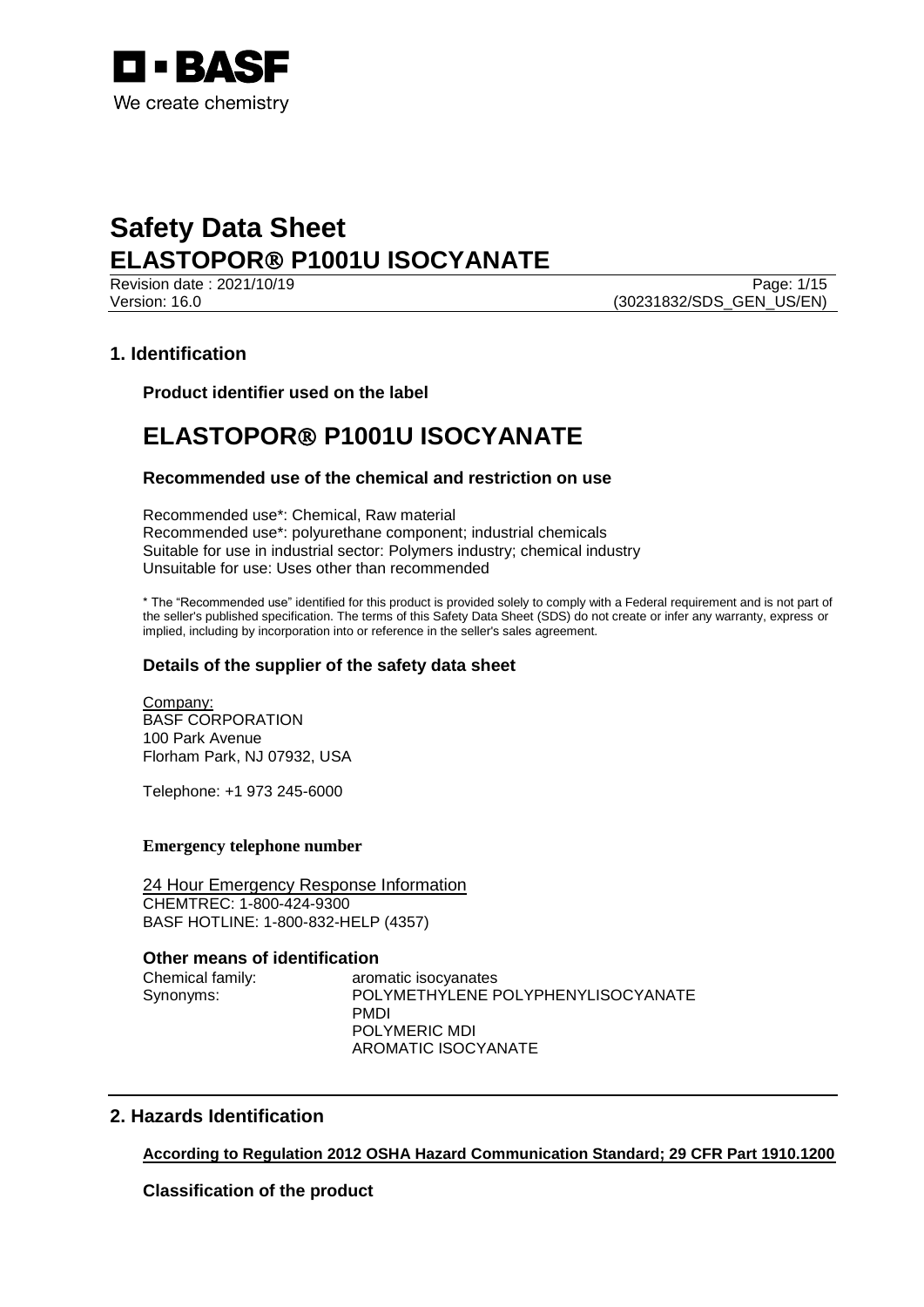Revision date : 2021/10/19 Page: 2/15

# Version: 16.0 (30231832/SDS GEN US/EN)

|                   |                                         | -------                                               |
|-------------------|-----------------------------------------|-------------------------------------------------------|
| Acute Tox.        | 4 (Inhalation - mist)                   | Acute toxicity                                        |
| Skin Corr./Irrit. | 2                                       | Skin corrosion/irritation                             |
| Eye Dam./Irrit.   | 2Β                                      | Serious eye damage/eye irritation                     |
| Resp. Sens.       |                                         | Respiratory sensitization                             |
| Skin Sens.        | 1Β                                      | Skin sensitization                                    |
| STOT SE           | 3 (irritating to<br>respiratory system) | Specific target organ toxicity - single exposure      |
| STOT RE           | 2 (by inhalation)                       | Specific target organ toxicity - repeated<br>exposure |

# **Label elements**



Signal Word:

Danger Hazard Statement: H320 Causes eye irritation. H315 Causes skin irritation. Harmful if inhaled.<br>
H334 **H334** May cause allergy May cause allergy or asthma symptoms or breathing difficulties if inhaled. H317 May cause an allergic skin reaction.<br>H335 May cause respiratory irritation. May cause respiratory irritation. H373 May cause damage to organs (Olfactory organs) through prolonged or repeated exposure (inhalation). Precautionary Statements (Prevention): P280 Wear protective gloves.<br>
P271 Use only outdoors or in P271 Use only outdoors or in a well-ventilated area.<br>P260 Do not breathe mist or vapour or sprav. Do not breathe mist or vapour or spray. P284 In case of inadequate ventilation wear respiratory protection. P272 Contaminated work clothing should not be allowed out of the workplace. P264 Wash contaminated body parts thoroughly after handling. Precautionary Statements (Response): P312 Call a POISON CENTER or physician if you feel unwell. P305 + P351 + P338 IF IN EYES: Rinse cautiously with water for several minutes. Remove contact lenses, if present and easy to do. Continue rinsing. P304 + P340 IF INHALED: Remove person to fresh air and keep comfortable for breathing. P314 Get medical advice/attention if you feel unwell.<br>P302 + P352 IF ON SKIN: Wash with plenty of soap and wat IF ON SKIN: Wash with plenty of soap and water. P333 + P313 If skin irritation or rash occurs: Get medical attention. P342 + P311 If experiencing respiratory symptoms: Call a POISON CENTER or doctor/physician.

P337 + P313 If eve irritation persists: Get medical attention. P362 + P364 Take off contaminated clothing and wash it before reuse.

Precautionary Statements (Storage):

| P403 + P233 | Store in a well-ventilated place. Keep container tightly closed. |
|-------------|------------------------------------------------------------------|
| P405        | Store locked up.                                                 |

Precautionary Statements (Disposal):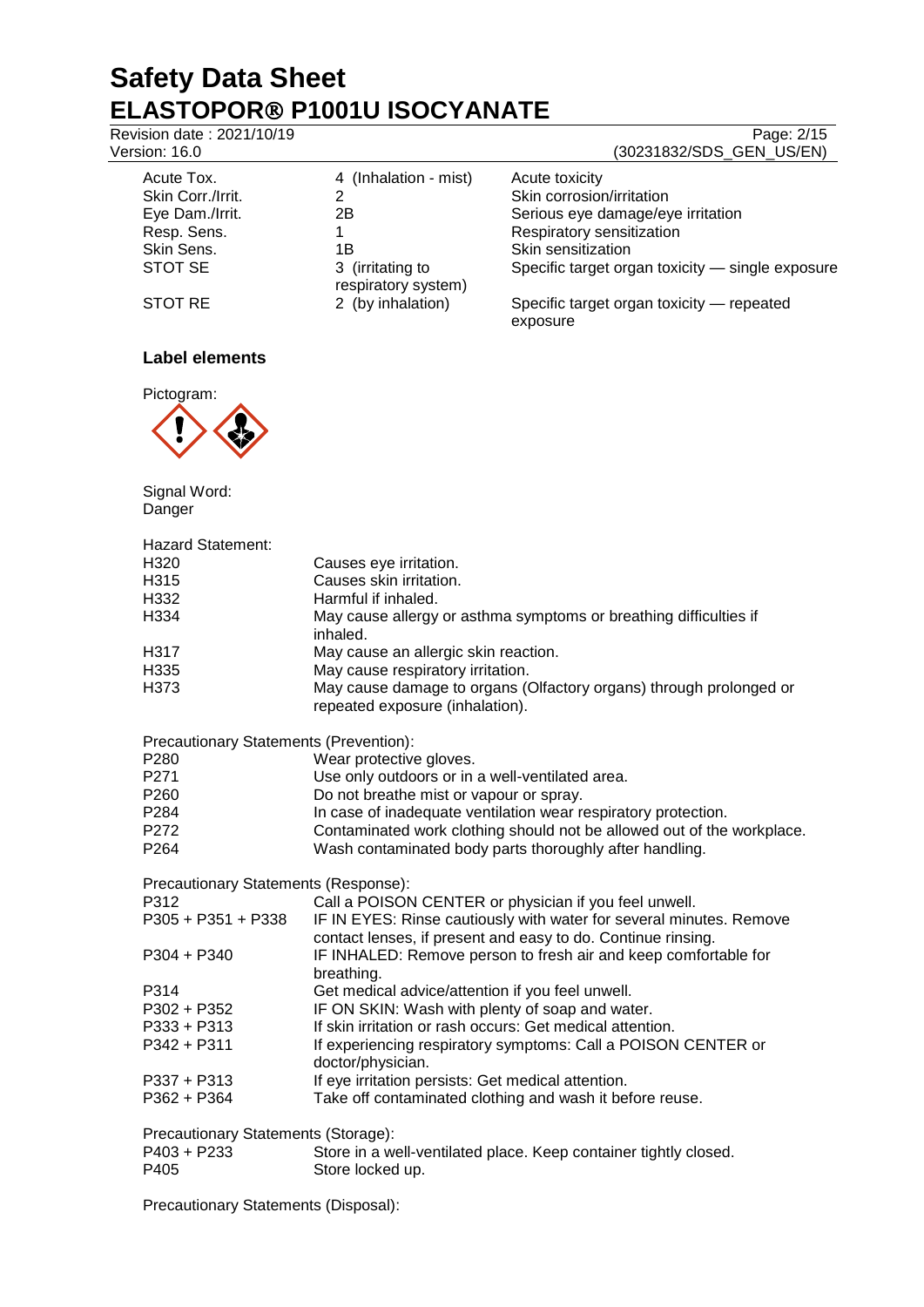Revision date : 2021/10/19 Page: 3/15

Version: 16.0 (30231832/SDS\_GEN\_US/EN)

P501 Dispose of contents/container in accordance with local regulations.

# **Hazards not otherwise classified**

Labeling of special preparations (GHS):

CONTAINS ISOCYANATES. INHALATION OF ISOCYANATE MISTS OR VAPORS MAY CAUSE RESPIRATORY IRRITATION, BREATHLESSNESS, CHEST DISCOMFORT AND REDUCED PULMONARY FUNCTION. OVEREXPOSURE WELL ABOVE THE PEL MAY RESULT IN BRONCHITIS, BRONCHIAL SPASMS AND PULMONARY EDEMA. LONG-TERM EXPOSURE TO ISOCYANATES HAS BEEN REPORTED TO CAUSE LUNG DAMAGE, INCLUDING REDUCED LUNG FUNCTION WHICH MAY BE PERMANENT. ACUTE OR CHRONIC OVEREXPOSURE TO ISOCYANATES MAY CAUSE SENSITIZATION IN SOME INDIVIDUALS, RESULTING IN ALLERGIC RESPIRATORY REACTIONS INCLUDING WHEEZING, SHORTNESS OF BREATH AND DIFFICULTY BREATHING. ANIMAL TESTS INDICATE THAT SKIN CONTACT MAY PLAY A ROLE IN CAUSING RESPIRATORY SENSITIZATION.

# **3. Composition / Information on Ingredients**

## **According to Regulation 2012 OSHA Hazard Communication Standard; 29 CFR Part 1910.1200**

P-MDI

CAS Number: 9016-87-9 Content (W/W): >= 50.0 - < 75.0% Synonym: Isocyanic acid polymethylenepolyphenylene ester; Polymethylene polyphenylene isocyanate

Diphenylmethane-4,4'-diisocyanate (MDI) CAS Number: 101-68-8 Content (W/W): >= 25.0 - < 50.0% Synonym: Diphenylmethane diisocyanate; 4,4'-Methylenediphenyl diisocyanate

Methylenediphenyl diisocyanate CAS Number: 26447-40-5 Content (W/W): >= 3.0 - < 7.0% Synonym: 1,1'-Methylenebis[isocyanatobenzene]; Methylenediphenyl diisocyanate

1,3-Diazetidine-2,4-dione, 1,3-bis[4-[(4- isocyanatophenyl)methyl]phenyl]- CAS Number: 17589-24-1 Content (W/W):  $>= 1.0 - 3.0\%$ Synonym: 1,3-Diazetidine-2,4-dione, 1,3-bis[4-[(4 isocyanatophenyl)methyl]phenyl]-

Isocyanic acid, polymethylenepolyphenylene ester, polymer with.alpha.-hydro-.omega. hydroxypoly(oxy-1,2-ethanediyl) CAS Number: 57636-09-6 Content (W/W): >= 1.0 - < 3.0% Synonym: Isocyanic acid, polymethylenepolyphenylene ester, polymer with.alpha.-hydro-.omega.-hydroxypoly(oxy-1,2-ethanediyl)

# **4. First-Aid Measures**

**Description of first aid measures**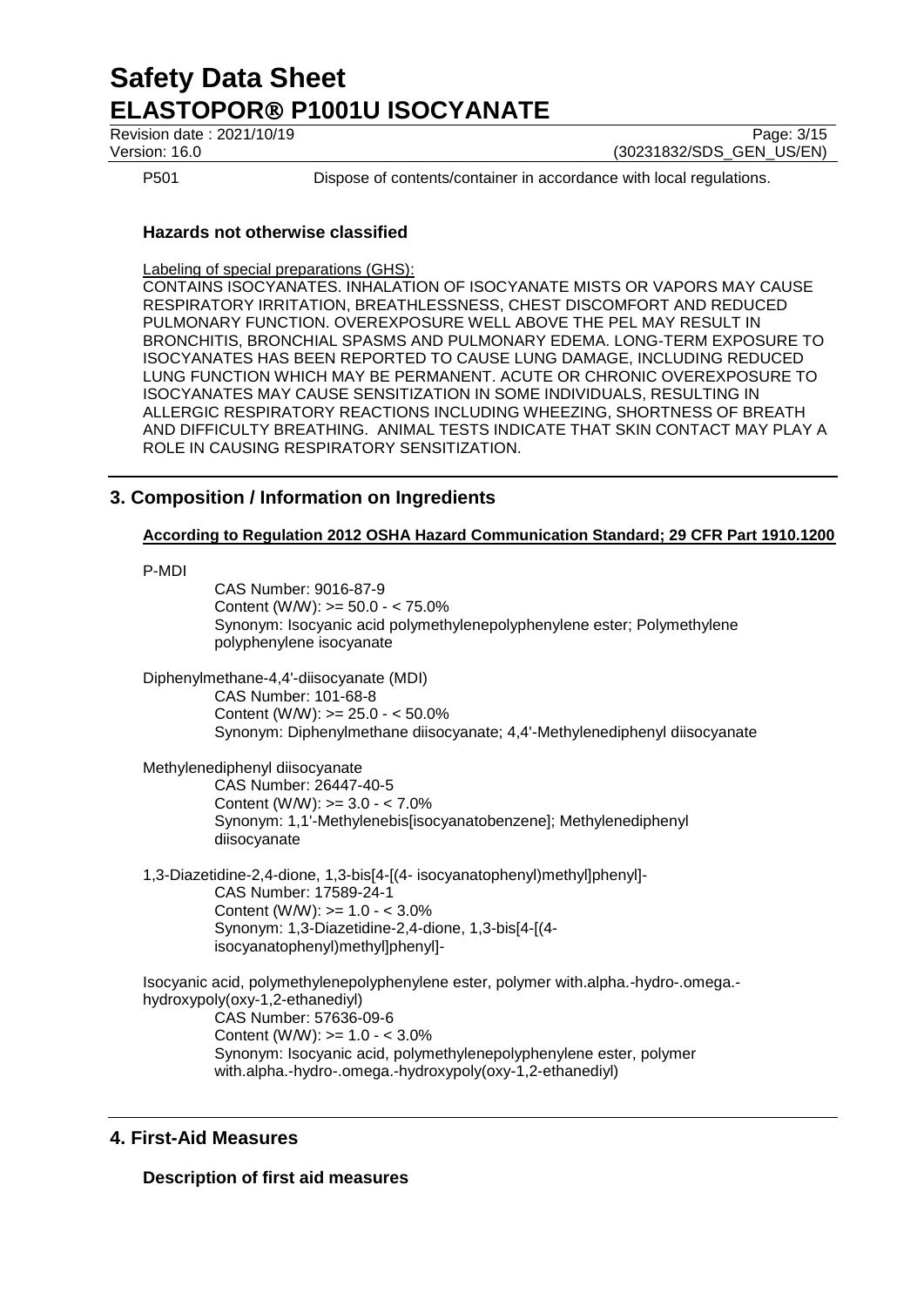Revision date : 2021/10/19 Page: 4/15 Version: 16.0 (30231832/SDS\_GEN\_US/EN)

## **General advice:**

First aid personnel should pay attention to their own safety. If the patient is likely to become unconscious, place and transport in stable sideways position (recovery position). Immediately remove contaminated clothing.

#### **If inhaled:**

Remove the affected individual into fresh air and keep the person calm. Assist in breathing if necessary. Immediate medical attention required.

#### **If on skin:**

Wash affected areas thoroughly with soap and water. If irritation develops, seek medical attention.

#### **If in eyes:**

In case of contact with the eyes, rinse immediately for at least 15 minutes with plenty of water. Remove contact lenses, if present. Immediate medical attention required.

#### **If swallowed:**

Rinse mouth and then drink 200-300 ml of water. Do not induce vomiting. Never induce vomiting or give anything by mouth if the victim is unconscious or having convulsions. Immediate medical attention required.

## **Most important symptoms and effects, both acute and delayed**

Symptoms: Information, i.e. additional information on symptoms and effects may be included in the GHS labeling phrases available in Section 2 and in the Toxicological assessments available in Section 11., Eye irritation, skin irritation, allergic symptoms

#### *Information on: Diphenylmethane-4,4'-diisocyanate (MDI)*

*Symptoms: Overexposure may cause:, Eye irritation, skin irritation, erythema, chest discomfort, dyspnea, asthma, nausea, headache, vomiting, dizziness, diarrhea, abdominal cramps, Inhalation may provoke the following symptoms:, irritation of respiratory tract, coughing, wheezing*

#### *Information on: Methylenediphenyl diisocyanate*

*Symptoms: Overexposure may cause:, Eye irritation, skin irritation, erythema, nausea, headache, vomiting, dizziness, diarrhea, abdominal cramps, Inhalation may provoke the following symptoms:, irritation of respiratory tract, coughing*

*Information on: 1,3-Diazetidine-2,4-dione, 1,3-bis[4-[(4- isocyanatophenyl)methyl]phenyl]- Symptoms: Overexposure may cause:, Eye irritation, skin irritation, erythema, nausea, headache, vomiting, dizziness, diarrhea, abdominal cramps*

----------------------------------

Hazards: Symptoms can appear later.

## *Information on: Diphenylmethane-4,4'-diisocyanate (MDI)*

*Hazards: Respiratory sensitization may result in allergic (asthma-like) signs in the lower respiratory tract including wheezing, shortness of breath and difficulty breathing, the onset of which may be delayed. Repeated inhalation of high concentrations may cause lung damage, including reduced lung function, which may be permanent. Substances eliciting lower respiratory tract irritation may worsen the asthma-like reactions that may be produced by product exposures.* ----------------------------------

## **Indication of any immediate medical attention and special treatment needed**

Note to physician

Antidote: Specific antidotes or neutralizers to isocyanates do not exist. Treatment: Treatment should be supportive and based on the judgement of the physician in response to the reaction of the patient.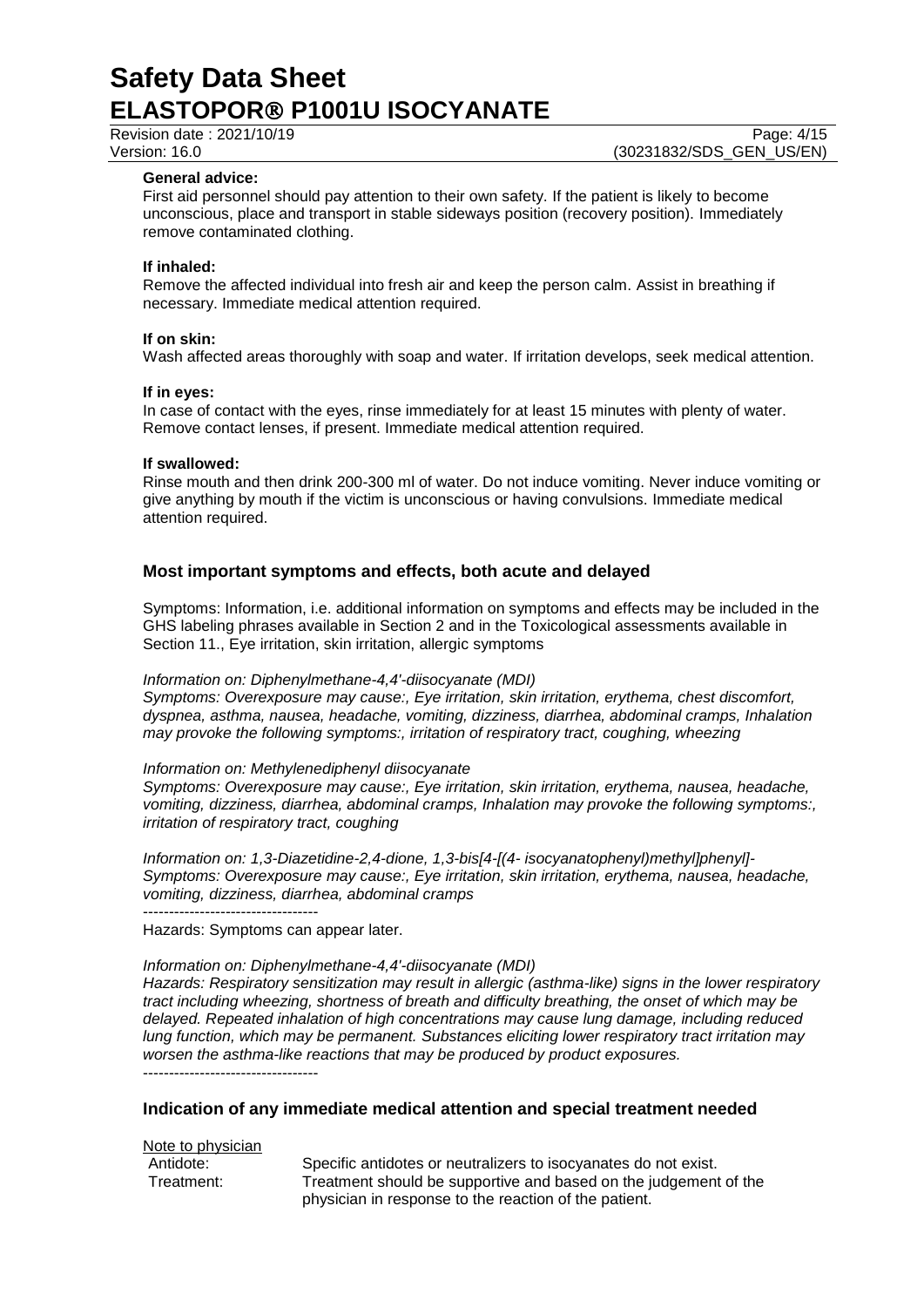Revision date : 2021/10/19 Page: 5/15

# **5. Fire-Fighting Measures**

# **Extinguishing media**

Suitable extinguishing media: water spray, dry powder, carbon dioxide, foam

Unsuitable extinguishing media for safety reasons: water jet

# **Special hazards arising from the substance or mixture**

Hazards during fire-fighting: nitrous gases, fumes/smoke, isocyanate, vapour

# **Advice for fire-fighters**

Protective equipment for fire-fighting: Firefighters should be equipped with self-contained breathing apparatus and turn-out gear.

#### **Further information:**

Keep containers cool by spraying with water if exposed to fire. Dispose of fire debris and contaminated extinguishing water in accordance with official regulations.

# **6. Accidental release measures**

## **Personal precautions, protective equipment and emergency procedures**

Clear area. Ensure adequate ventilation. Wear suitable personal protective clothing and equipment.

## **Environmental precautions**

Do not discharge into drains/surface waters/groundwater.

## **Methods and material for containment and cleaning up**

For small amounts: Absorb isocyanate with suitable absorbent material (see § 40 CFR, sections 260, 264 and 265 for further information). Shovel into open container. Spill area can be decontaminated with the following recommended decontamination solution: Mixture of 90 % water, 5-8 % household ammonia, 2-5 % detergent. Allow solution to stand for at least 10 minutes. Pick up with suitable absorbent material. Place into appropriately labeled waste containers. Do not make container pressure tight. Move container to a well-ventilated area (outside). Allow to stand for at least 48 hours to allow escape of evolved carbon dioxide. Dispose of absorbed material in accordance with regulations.

For large amounts: For spills, stop leaks and provide diking to contain the material. Prevent entry into sewage systems, ground and surface waters. If temporary control of isocyanate vapor is required, a blanket of protein foam or other suitable foam (available from most fire departments) may be placed over the spill. Transfer as much liquid as possible via pump or vacuum device into closed but not sealed containers for disposal.

For residues: The following measures should be taken for final cleanup: Spill area can be decontaminated with the following recommended decontamination solution: Mixture of 90 % water, 5-8 % household ammonia, 2-5 % detergent. Wash down spill area with decontamination solution. Allow solution to stand for at least 10 minutes. Pick up with suitable absorbent material. Place into appropriately labeled waste containers. Do not make container pressure tight. Move container to a well-ventilated area (outside). Allow to stand for at least 48 hours to allow escape of evolved carbon dioxide. Dispose of absorbed material in accordance with regulations.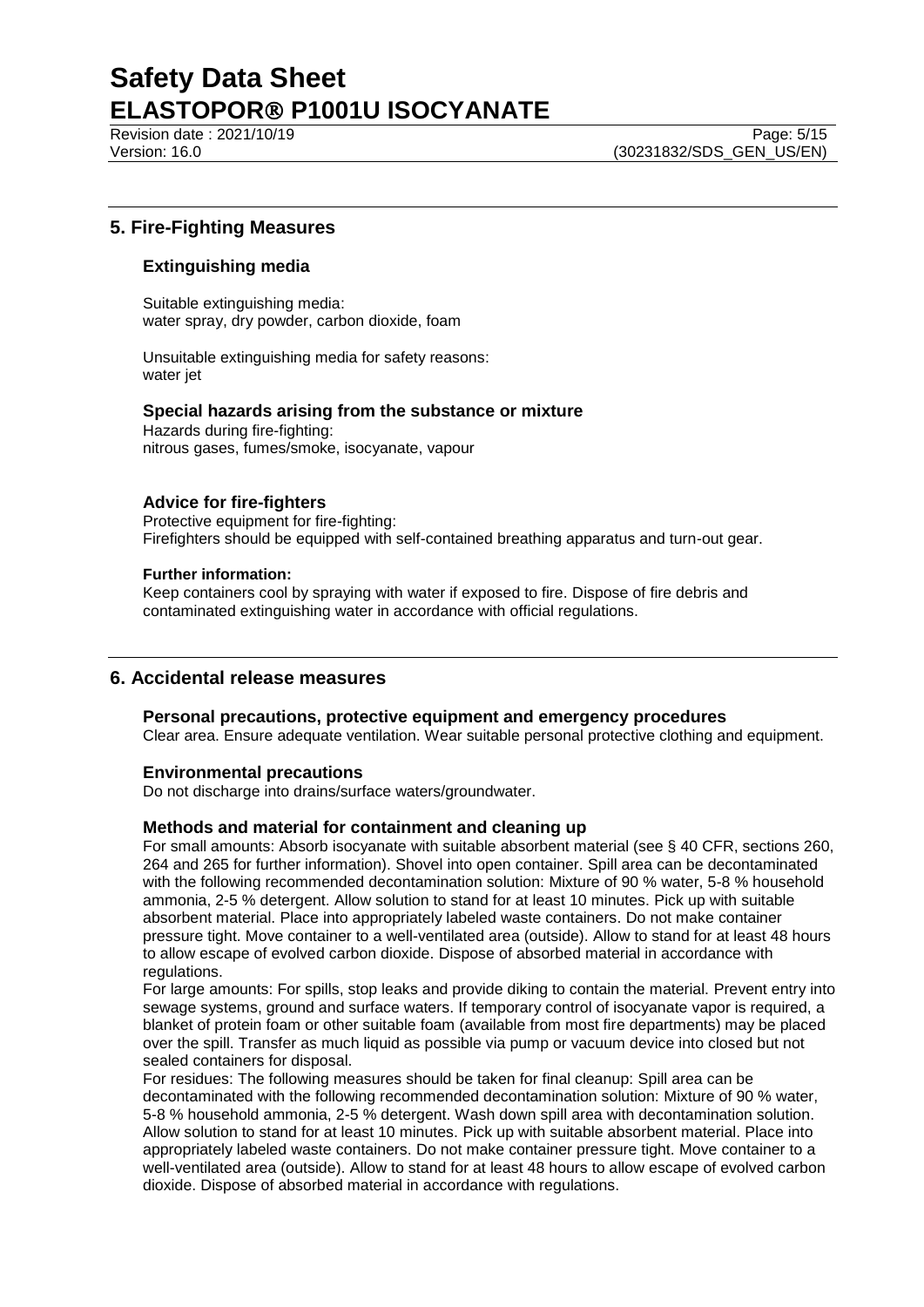Revision date : 2021/10/19 Page: 6/15

# **7. Handling and Storage**

## **Precautions for safe handling**

Provide suitable exhaust ventilation at the processing machines. Ensure thorough ventilation of stores and work areas. Avoid aerosol formation. Avoid inhalation of dusts/mists/vapours. When handling heated product, vapours of the product should be ventilated, and respiratory protection used. Wear respiratory protection when spraying. Use suitable chemically resistant gloves. Danger of bursting when sealed gastight. Protect against moisture. If bulging of drum occurs, transfer to well ventilated area, puncture to relieve pressure, open vent and let stand for 48 hours before resealing.

Protection against fire and explosion: No special precautions necessary.

#### **Conditions for safe storage, including any incompatibilities**

Keep away from water. Segregate from foods and animal feeds. Segregate from acids and bases.

Suitable materials for containers: Carbon steel (Iron), High density polyethylene (HDPE), Low density polyethylene (LDPE), Stainless steel 1.4301 (V2)

Further information on storage conditions: Formation of CO2 and build up of pressure possible. Keep container tightly closed and in a well-ventilated place. Outage of containers should be filled with dry inert gas at atmospheric pressure to avoid reaction with moisture.

Storage stability:

Storage temperature: 0 - 38 °C

The stated upper storage temperature is noted for health and safety in the workplace. The storage temperature will affect the handling characteristics and quality of the product. Recommended storage temperatures for specific products from BASF are reported in our Technical Bulletins.

# **8. Exposure Controls/Personal Protection**

#### **Components with occupational exposure limits**

| Diphenylmethane-4,4'- | ACGIH, US: | TWA value 0.005 ppm;        |
|-----------------------|------------|-----------------------------|
| diisocyanate (MDI)    | OSHA Z1:   | CLV $0.02$ ppm $0.2$ mg/m3; |

#### **Advice on system design:**

Provide local exhaust ventilation to maintain recommended P.E.L.

### **Personal protective equipment**

#### **Respiratory protection:**

When workers are facing concentrations above the occupational exposure limits they must use appropriate certified respirators. When atmospheric levels may exceed the occupational exposure limit (PEL or TLV) NIOSH-certified air-purifying respirators equipped with an organic vapor sorbent and particulate filter can be used as long as appropriate precautions and change out schedules are in place. For emergency or non-routine, high exposure situations, including confined space entry, use a NIOSH-certified full facepiece pressure demand self-contained breathing apparatus (SCBA) or a full facepiece pressure demand supplied-air respirator (SAR) with escape provisions.

#### **Hand protection:**

Chemical resistant protective gloves should be worn to prevent all skin contact., Suitable materials may include, chloroprene rubber (Neoprene), nitrile rubber (Buna N), chlorinated polyethylene, polyvinylchloride (Pylox), butyl rubber, depending upon conditions of use.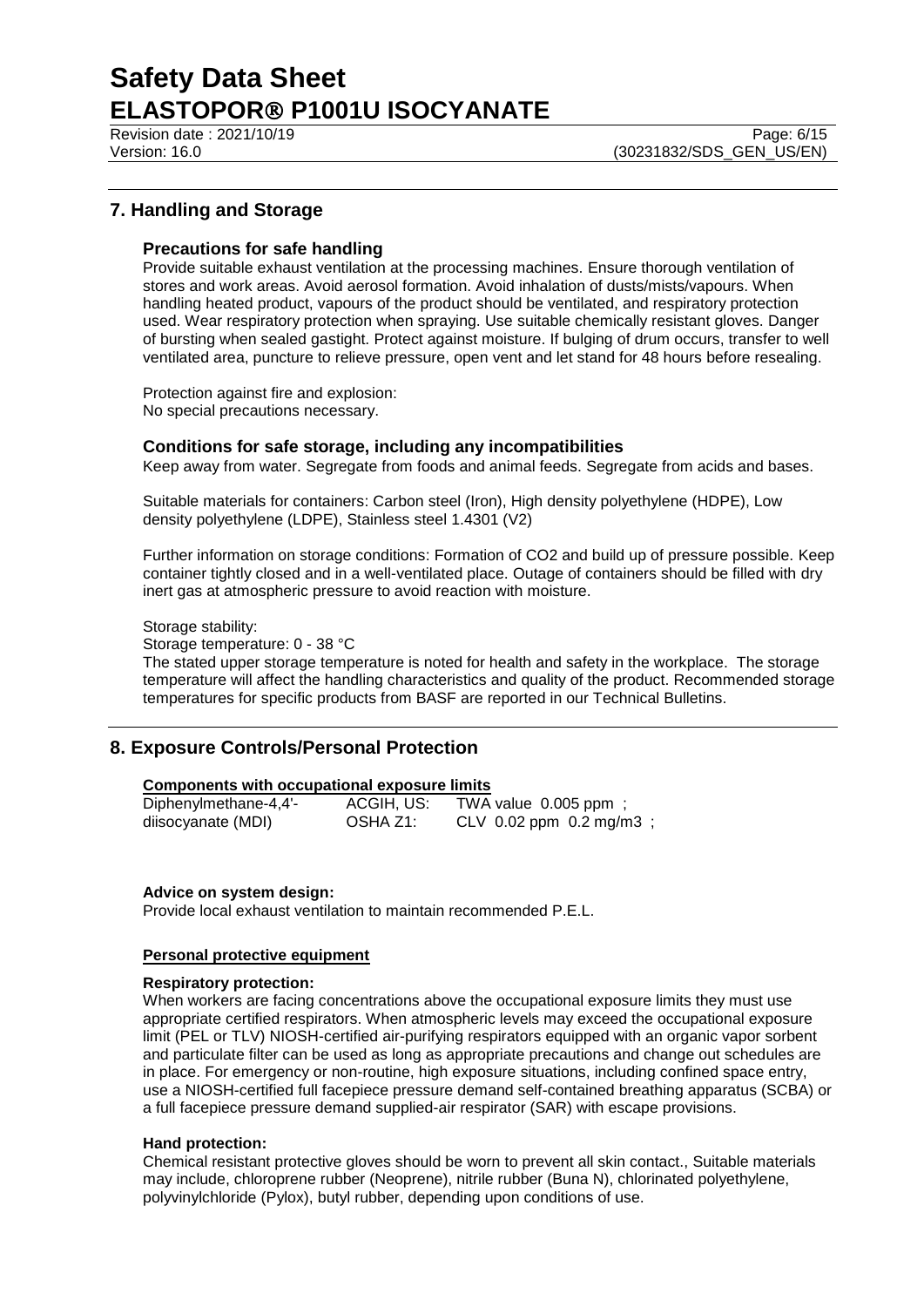## **Eye protection:**

Tightly fitting safety goggles (chemical goggles). Wear face shield if splashing hazard exists.

## **Body protection:**

Cover as much of the exposed skin as possible to prevent all skin contact., Suitable materials may include, saran-coated material, depending upon conditions of use.

## **General safety and hygiene measures:**

Wear protective clothing as necessary to prevent contact. Eye wash fountains and safety showers must be easily accessible. Observe the appropriate PEL or TLV value. Wash soiled clothing immediately. Remove contaminated clothing immediately and clean before re-use or dispose it if necessary.

# **9. Physical and Chemical Properties**

| Form:                       | liquid                                    |                     |
|-----------------------------|-------------------------------------------|---------------------|
| Odour:                      | faint odour, aromatic                     |                     |
| Odour threshold:            | not applicable                            |                     |
| Colour:                     | dark amber                                |                     |
| pH value:                   | not applicable                            |                     |
| Freezing point:             | 3.0 °C                                    |                     |
| Melting point:              | 3.0 °C                                    |                     |
| Boiling point:              | 200 °C                                    |                     |
|                             | $(5 \text{ mmHg})$                        |                     |
| Sublimation point:          | No applicable information available.      |                     |
| Flash point:                | 220 °C                                    | (open cup)          |
| Flammability:               | not flammable                             | (derived from flash |
|                             |                                           | point)              |
| Lower explosion limit:      | For liquids not relevant for              |                     |
|                             | classification and labelling. The lower   |                     |
|                             | explosion point may be 5 - 15 °C          |                     |
|                             | below the flash point.                    |                     |
| Upper explosion limit:      | For liquids not relevant for              |                     |
|                             | classification and labelling.             |                     |
| Autoignition:               | $>250$ °C                                 |                     |
| Vapour pressure:            | 0.00001 mmHg                              |                     |
|                             | (20 °C)                                   |                     |
| Density:                    | 1.220 - 1.25 g/cm3                        |                     |
|                             | (20 °C)                                   |                     |
| Relative density:           | 1.22                                      |                     |
|                             | (20 °C)                                   |                     |
| Bulk density:               | 10.17 lb/USg                              |                     |
|                             | (25 °C)                                   |                     |
| Vapour density:             | not applicable                            |                     |
| Partitioning coefficient n- | not applicable                            |                     |
| octanol/water (log Pow):    |                                           |                     |
| Self-ignition               | Based on its structural properties the    |                     |
| temperature:                | product is not classified as self-        |                     |
|                             | igniting.                                 |                     |
| Thermal decomposition:      | No decomposition if stored and handled as |                     |
|                             | prescribed/indicated.                     |                     |
| Viscosity, dynamic:         | 200 mPa.s                                 |                     |
|                             | (20 °C)                                   |                     |
| Viscosity, kinematic:       | No applicable information available.      |                     |
| Solubility in water:        | Reacts with water.                        |                     |
| Solubility (quantitative):  | No applicable information available.      |                     |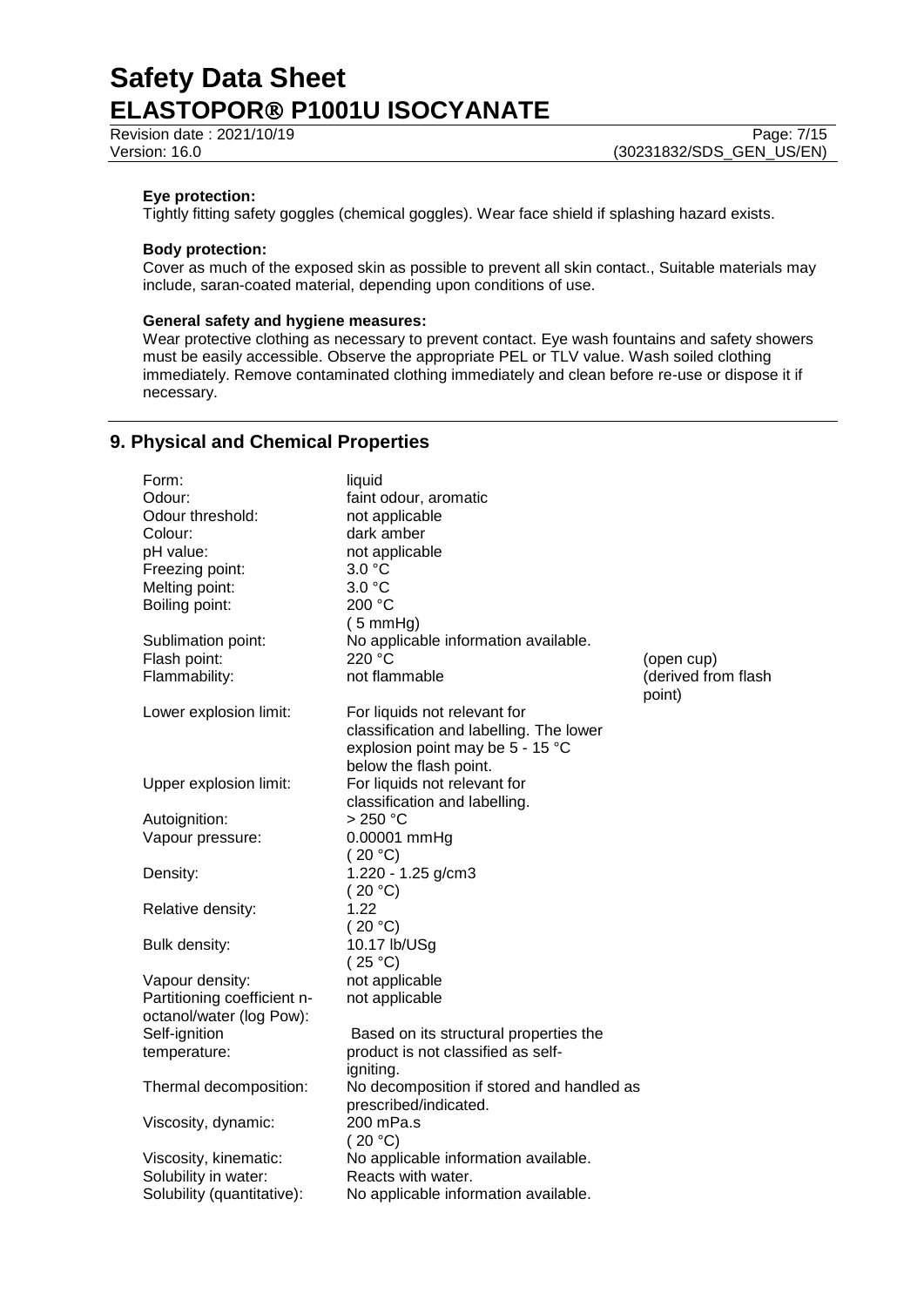| Revision date: 2021/10/19 | Page: 8/15                                                                                           |
|---------------------------|------------------------------------------------------------------------------------------------------|
| Version: 16.0             | (30231832/SDS_GEN_US/EN)                                                                             |
| Solubility (qualitative): | No applicable information available.                                                                 |
| Molar mass:               | $360$ g/mol                                                                                          |
| Evaporation rate:         | Value can be approximated from                                                                       |
|                           | Henry's Law Constant or vapor                                                                        |
|                           | pressure.                                                                                            |
| Other Information:        | If necessary, information on other physical and chemical<br>parameters is indicated in this section. |

# **10. Stability and Reactivity**

## **Reactivity**

Corrosion to metals: No corrosive effect on metal.

Oxidizing properties: Not an oxidizer.

## **Chemical stability**

The product is stable if stored and handled as prescribed/indicated.

## **Possibility of hazardous reactions**

Reacts with water, with formation of carbon dioxide. Risk of bursting. Reacts with alcohols. Reacts with acids. Reacts with alkalies. Reacts with amines. Risk of exothermic reaction. Risk of polymerization. Contact with certain rubbers and plastics can cause brittleness of the substance/product with subsequent loss in strength.

## **Conditions to avoid**

Avoid moisture.

## **Incompatible materials**

acids, amines, alcohols, water, Alkalines, strong bases, Substances/products that react with isocyanates.

## **Hazardous decomposition products**

Decomposition products:

Hazardous decomposition products: carbon monoxide, carbon dioxide, hydrogen cyanide, nitrogen oxides, aromatic isocyanates, gases/vapours

Thermal decomposition:

No decomposition if stored and handled as prescribed/indicated.

# **11. Toxicological information**

# **Primary routes of exposure**

Routes of entry for solids and liquids are ingestion and inhalation, but may include eye or skin contact. Routes of entry for gases include inhalation and eye contact. Skin contact may be a route of entry for liquefied gases.

# **Acute Toxicity/Effects**

Acute toxicity

Assessment of acute toxicity: Of moderate toxicity after short-term inhalation. Inhalation of vapours may cause irritation of the mucous membranes of the nose, throat or trachea, breathlessness, chest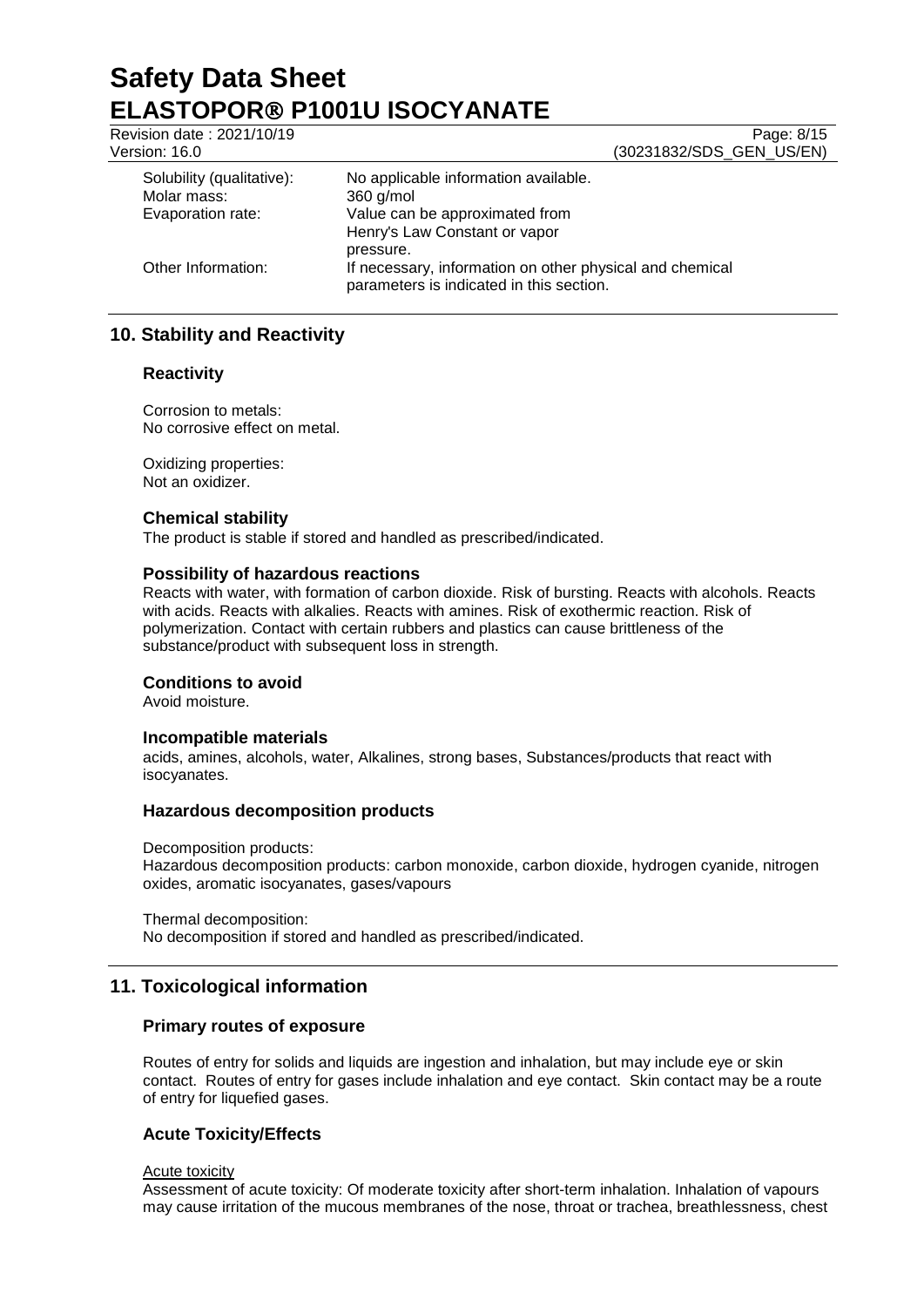Revision date : 2021/10/19 Page: 9/15

Version: 16.0 (30231832/SDS\_GEN\_US/EN)

discomfort, difficult breathing and reduced pulmonary function. Inhalation exposure well above the PEL may result additionally in eye irritation, headache, chemical bronchitis, asthma-like findings or pulmonary edema. Isocyanates have also been reported to cause hypersensitivity pneumonitis, which is characterized by flu-like symptoms, the onset of which may be delayed.

## Oral

*Information on: Diphenylmethane-4,4'-diisocyanate (MDI) Type of value: LD50 Species: rat (male/female) Value: > 2,000 mg/kg (Directive 84/449/EEC, B.1)* ----------------------------------

Inhalation Type of value: ATE Species: rat Value: 1.96 mg/l (OECD Guideline 403) Exposure time: 4 h An aerosol was tested.

Type of value: LC50 Species: rat Value: > 2.24 mg/l (OECD Guideline 403) Exposure time: 1 h An aerosol was tested.

**Dermal** 

*Information on: Diphenylmethane-4,4'-diisocyanate (MDI) Type of value: LD50 Species: rabbit (male/female) Value: > 9,400 mg/kg*  ----------------------------------

Assessment other acute effects Assessment of STOT single: Causes temporary irritation of the respiratory tract.

Irritation / corrosion Assessment of irritating effects: Irritating to eyes, respiratory system and skin. Skin contact may result in dermatitis, either irritative or allergic.

## Skin

*Information on: Diphenylmethane-4,4'-diisocyanate (MDI) Species: rabbit Result: Irritant. Method: OECD Guideline 404* ----------------------------------

## Eye

*Information on: Diphenylmethane-4,4'-diisocyanate (MDI) Species: rabbit Result: non-irritant Method: OECD Guideline 405* ----------------------------------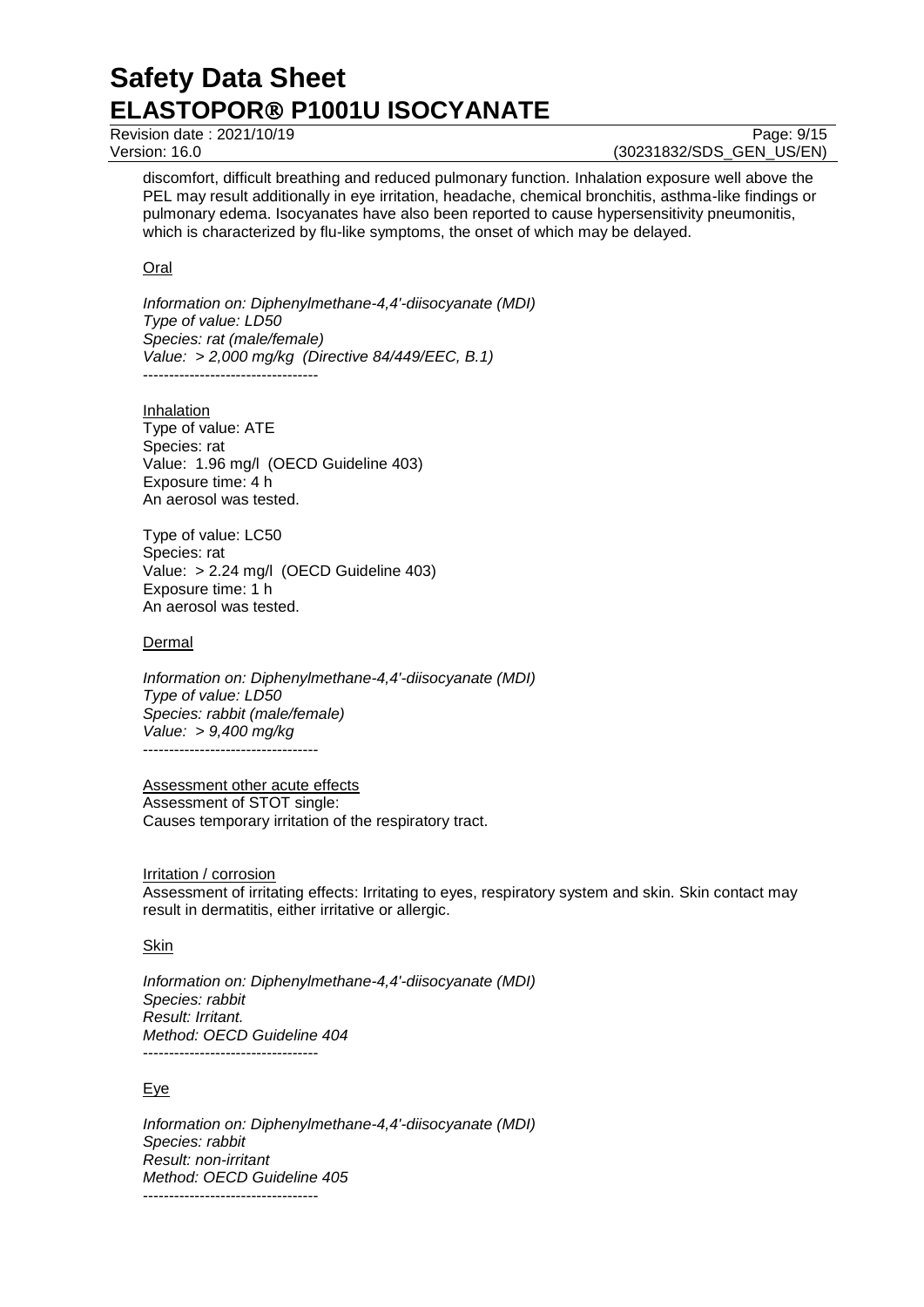Revision date : 2021/10/19 Page: 10/15 Version: 16.0 (30231832/SDS\_GEN\_US/EN)

#### **Sensitization**

Assessment of sensitization: Sensitization after skin contact possible. The substance may cause sensitization of the respiratory tract. As a result of previous repeated overexposures or a single large dose, certain individuals will develop isocyanate sensitization (chemical asthma) which will cause them to react to a later exposure to isocyanate at levels well below the PEL/TLV. These symptoms, which include chest tightness, wheezing, cough, shortness of breath, or asthmatic attack, could be immediate or delayed up to several hours after exposure. Similar to many non-specific asthmatic responses, there are reports that once sensitized an individual can experience these symptoms upon exposure to dust, cold air, or other irritants. This increased lung sensitivity can persist for weeks and in severe cases for several years. Chronic overexposure to isocyanates has also been reported to cause lung damage, including a decrease in lung function, which may be permanent. Prolonged contact can cause reddening, swelling, rash, scaling, or blistering. In those who have developed a skin sensitization, these symptoms can develop as a result of contact with very small amounts of liquid material, or even as a result of vapour-only exposure. Animal tests indicate that skin contact may play a role in causing respiratory sensitization.

*Information on: Diphenylmethane-4,4'-diisocyanate (MDI) Buehler test Species: guinea pig Result: sensitizing*

*Mouse Local Lymph Node Assay (LLNA) Species: mouse Result: sensitizing*

*other Species: guinea pig Result: sensitizing Studies in animals suggest that dermal exposure may lead to pulmonary sensitization. However, the relevance of this result for humans is unclear.* ----------------------------------

Aspiration Hazard No aspiration hazard expected.

# **Chronic Toxicity/Effects**

#### Repeated dose toxicity

Assessment of repeated dose toxicity: The substance may cause damage to the olfactory epithelium after repeated inhalation. The substance may cause damage to the lung after repeated inhalation. These effects are not relevant to humans at occupational levels of exposure.

*Information on: Diphenylmethane-4,4'-diisocyanate (MDI) Experimental/calculated data: similar to OECD guideline 453 rat (Wistar) (male/female) Inhalation 2 yrs, 6 hr/day 0, 0.2, 1, 6 mg/m3 , olfactory epithelium NOAEL: 0.2 mg/m3 LOAEL: 1 mg/m3 The substance may cause damage to the olfactory epithelium after repeated inhalation. These effects are not relevant to humans at occupational levels of exposure. Repeated inhalative uptake of the substance did not cause damage to the reproductive organs.* ----------------------------------

#### Genetic toxicity

Assessment of mutagenicity: The substance was mutagenic in various bacterial test systems; however, these results could not be confirmed in tests with mammals.

*Information on: Diphenylmethane-4,4'-diisocyanate (MDI)*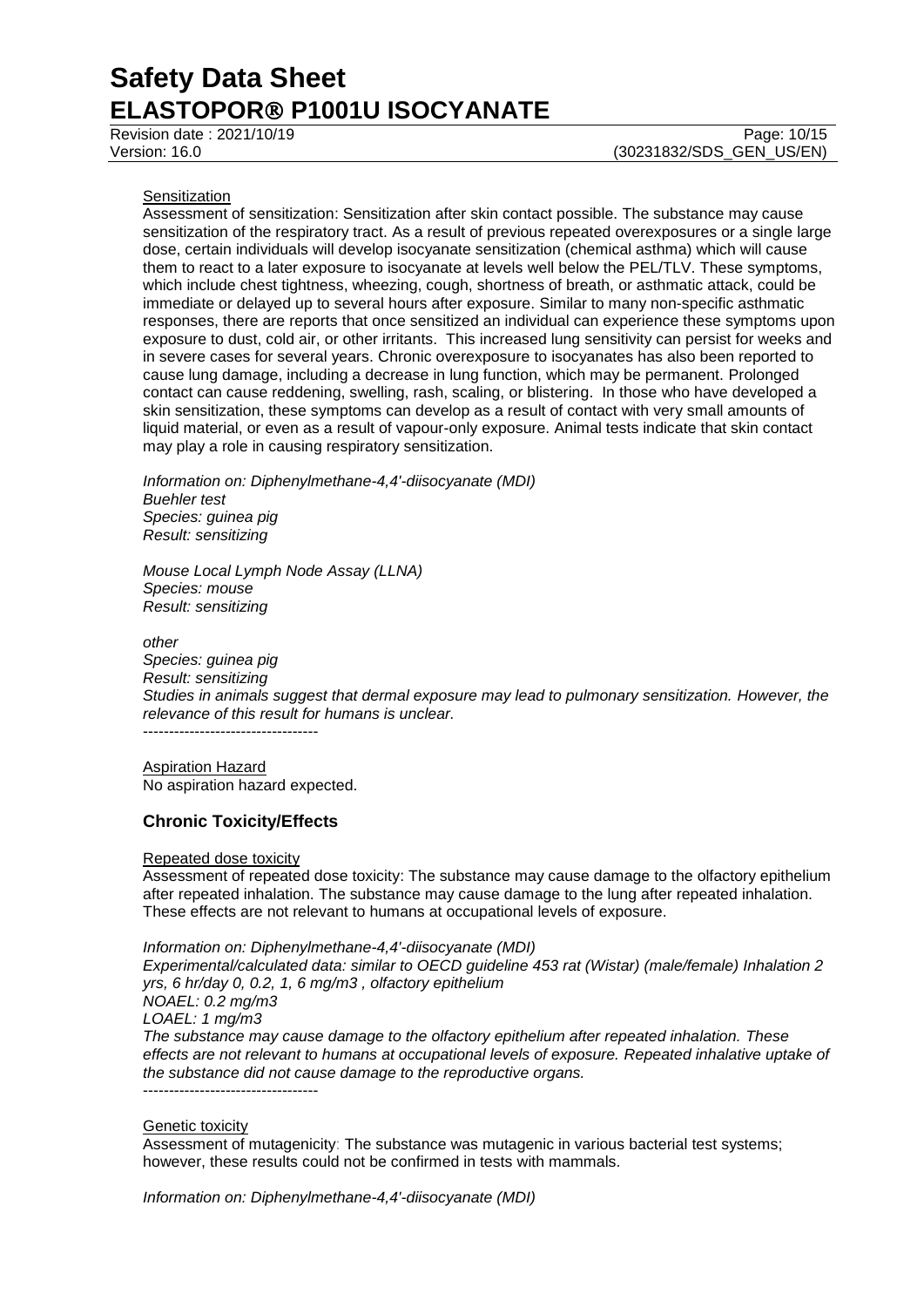Revision date : 2021/10/19

Version: 16.0 (30231832/SDS\_GEN\_US/EN)

*Genetic toxicity in vitro: OECD Guideline 471 Ames-test Salmonella typhimurium:with and without metabolic activation ambiguous*

----------------------------------

## *Information on: Diphenylmethane-4,4'-diisocyanate (MDI)*

*Genetic toxicity in vivo: OECD Guideline 474 Micronucleus assay rat (male) Inhalation negative No clastogenic effect reported.*

----------------------------------

## **Carcinogenicity**

Assessment of carcinogenicity: A carcinogenic potential cannot be excluded after prolonged exposure to severely irritating concentrations. These effects are not relevant to humans at occupational levels of exposure. IARC Group 3 (not classifiable as to human carcinogenicity).

#### *Information on: Diphenylmethane-4,4'-diisocyanate (MDI)*

*Assessment of carcinogenicity: A carcinogenic potential cannot be excluded after prolonged exposure to severely irritating concentrations. These effects are not relevant to humans at occupational levels of exposure. IARC Group 3 (not classifiable as to human carcinogenicity).*

#### *Information on: P-MDI*

*Assessment of carcinogenicity: A carcinogenic potential cannot be excluded after prolonged exposure to severely irritating concentrations. These effects are not relevant to humans at occupational levels of exposure. IARC Group 3 (not classifiable as to human carcinogenicity).*

#### *Information on: Methylenediphenyl diisocyanate*

*Assessment of carcinogenicity: A carcinogenic potential cannot be excluded after prolonged exposure to severely irritating concentrations. These effects are not relevant to humans at occupational levels of exposure. IARC Group 3 (not classifiable as to human carcinogenicity).*

*Information on: 1,3-Diazetidine-2,4-dione, 1,3-bis[4-[(4- isocyanatophenyl)methyl]phenyl]- Assessment of carcinogenicity: The product has not been tested. The statement has been derived from substances/products of a similar structure or composition. A carcinogenic potential cannot be excluded after prolonged exposure to severely irritating concentrations. These effects are not relevant to humans at occupational levels of exposure.*

*Information on: Isocyanic acid, polymethylenepolyphenylene ester, polymer with.alpha.-hydro- .omega.-hydroxypoly(oxy-1,2-ethanediyl)*

*Assessment of carcinogenicity: A carcinogenic potential cannot be excluded after prolonged exposure to severely irritating concentrations. These effects are not relevant to humans at occupational levels of exposure. IARC Group 3 (not classifiable as to human carcinogenicity). A carcinogenic potential cannot be excluded after prolonged exposure to severely irritating concentrations. These effects are not relevant to humans at occupational levels of exposure. IARC Group 3 (not classifiable as to human carcinogenicity).* ----------------------------------

Experimental/calculated data: OECD Guideline 453 rat Inhalation 0, 0.2, 1, 6 mg/m3 Result: Lung tumors

#### Reproductive toxicity

Assessment of reproduction toxicity: Repeated inhalative uptake of the substance did not cause damage to the reproductive organs.

#### **Teratogenicity**

Assessment of teratogenicity: The substance did not cause malformations in animal studies; however, toxicity to development was observed at high doses that were toxic to the parental animals.

## **Development**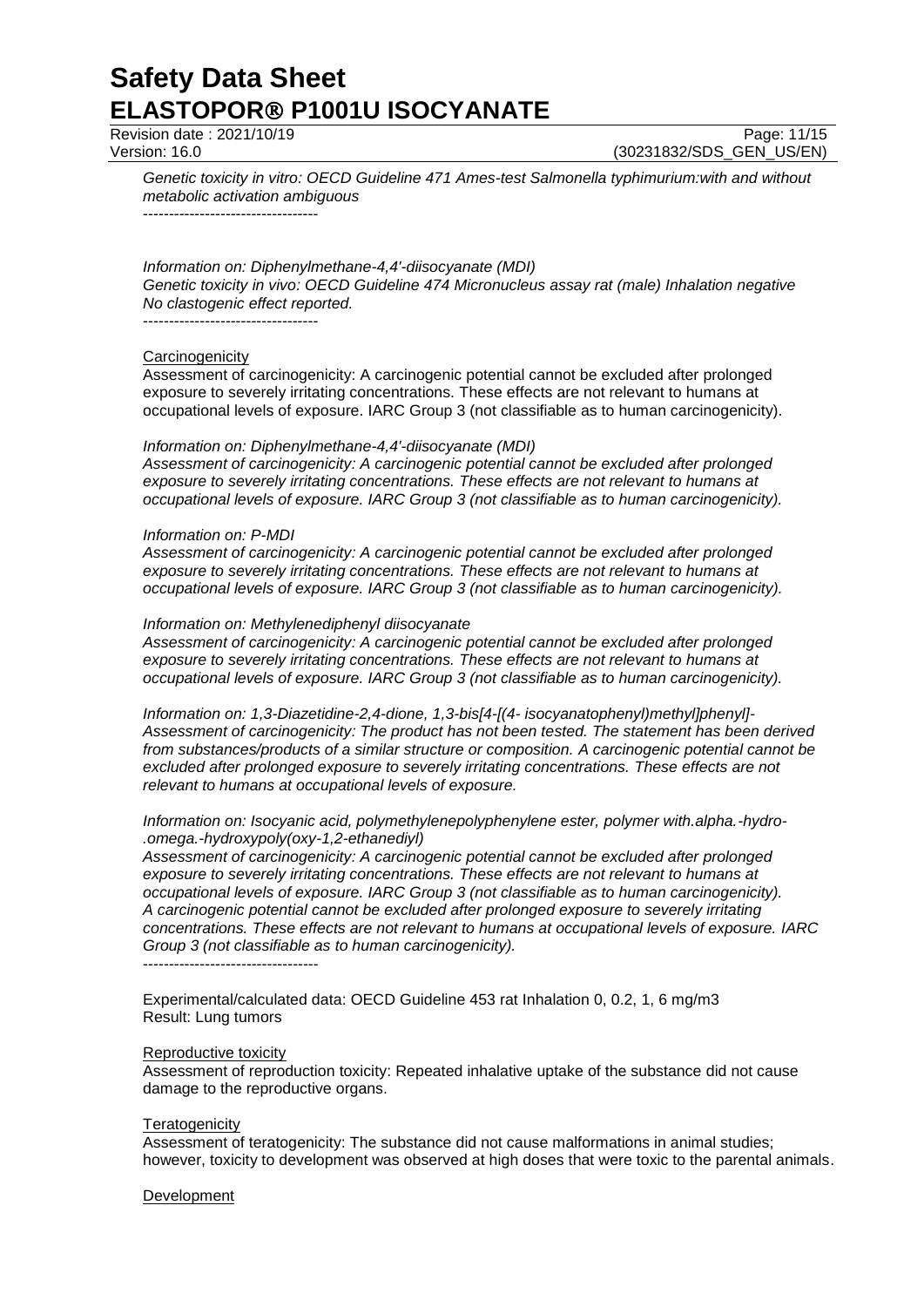OECD Guideline 414 rat Inhalation 0, 1, 4, 12 mg/m3 NOAEL Mat.: 4 mg/m3 NOAEL Teratog.: 4 mg/m3 The substance did not cause malformations in animal studies; however, toxicity to development was observed at high doses that were toxic to the parental animals.

## **Other Information**

The product has not been tested. The statement has been derived from the properties of the individual components.

## Medical conditions aggravated by overexposure

The isocyanate component is a respiratory sensitizer. It may cause allergic reaction leading to asthma-like spasms of the bronchial tubes and difficulty in breathing. Medical supervision of all employees who handle or come into contact with isocyanates is recommended. Contact may aggravate pulmonary disorders. Persons with history of respiratory disease or hypersensitivity should not be exposed to this product. Preemployment and periodic medical examinations with respiratory function tests (FEV, FVC as a minimum) are suggested. Persons with asthmatic conditions, chronic bronchitis, other chronic respiratory diseases, recurrent eczema or pulmonary sensitization should be excluded from working with isocyanates. Once a person is diagnosed as having pulmonary sensitization (allergic asthma) to isocyanates, further exposure is not recommended.

# **12. Ecological Information**

# **Toxicity**

Aquatic toxicity

Assessment of aquatic toxicity:

There is a high probability that the product is not acutely harmful to aquatic organisms. The inhibition of the degradation activity of activated sludge is not anticipated when introduced to biological treatment plants in appropriate low concentrations. Based on long-term (chronic) toxicity study data, the product is very likely not harmful to aquatic organisms.

The product may hydrolyse. The test result maybe partially due to degradation products. The product has not been tested. The statement has been derived from substances/products of a similar structure or composition.

**Toxicity to fish** LC0 (96 h) > 1,000 mg/l, Brachydanio rerio (OECD Guideline 203, static)

Aquatic invertebrates EC50 (24 h) > 1,000 mg/l, Daphnia magna (OECD Guideline 202, part 1, static)

Aquatic plants EC0 (72 h) 1,640 mg/l (growth rate), Scenedesmus subspicatus (OECD Guideline 201, static)

# **Microorganisms/Effect on activated sludge**

Toxicity to microorganisms

OECD Guideline 209 aquatic aerobic bacteria from a domestic water treatment plant/EC50 (3 h): > 100 mg/l

# **Persistence and degradability**

Assessment biodegradation and elimination (H2O) Poorly biodegradable. The product is unstable in water. The elimination data also refer to products of hydrolysis.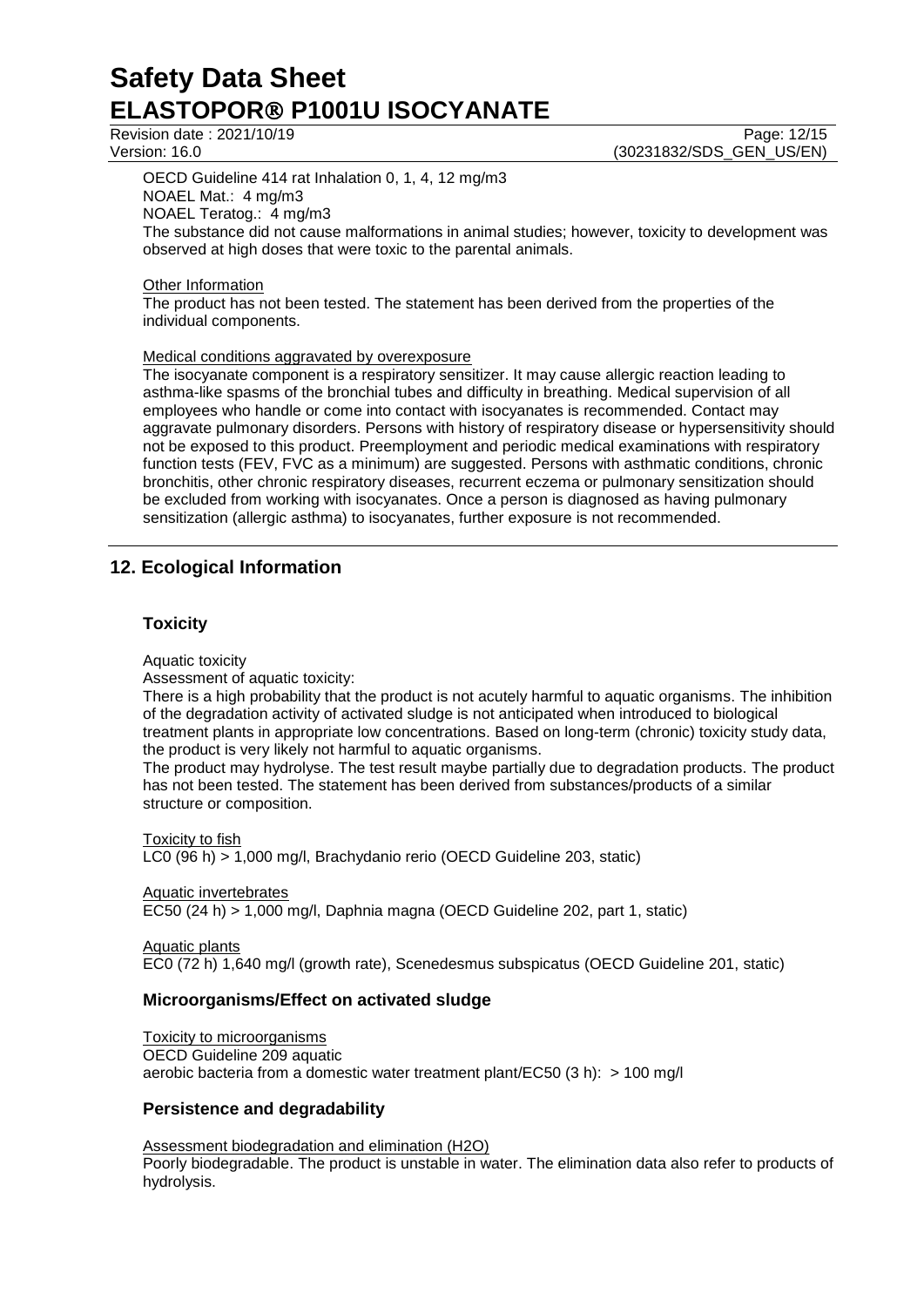Revision date : 2021/10/19 Page: 13/15

Version: 16.0 (30231832/SDS\_GEN\_US/EN)

## Elimination information

0 % BOD of the ThOD (28 d) (OECD Guideline 302 C) (aerobic, activated sludge) Poorly biodegradable.

Assessment of stability in water In contact with water the substance will hydrolyse slowly.

Information on Stability in Water (Hydrolysis) t<sub>1/2</sub> 20 h (25 °C)

# **Bioaccumulative potential**

Assessment bioaccumulation potential Significant accumulation in organisms is not to be expected.

Bioaccumulation potential Bioconcentration factor: 200 (28 d), Cyprinus carpio (OECD Guideline 305 E)

# **Mobility in soil**

Assessment transport between environmental compartments The substance will not evaporate into the atmosphere from the water surface. Adsorption to solid soil phase is not expected.

# **13. Disposal considerations**

## **Waste disposal of substance:**

Incinerate or dispose of in a licensed facility. Do not discharge substance/product into sewer system.

## **Container disposal:**

Steel drums must be emptied and can be sent to a licensed drum reconditioner for reuse, a scrap metal dealer or an approved landfill. Do not attempt to refill or clean containers since residue is difficult to remove. Under no circumstances should empty drums be burned or cut open with gas or electric torch as toxic decomposition products may be liberated. Do not reuse empty containers.

# **14. Transport Information**

**Land transport** USDOT

Not classified as a dangerous good under transport regulations

**Sea transport** IMDG

Not classified as a dangerous good under transport regulations

**Air transport** IATA/ICAO

Not classified as a dangerous good under transport regulations

## **Further information**

DOT: This product is regulated if the amount in a single receptacle exceeds the Reportable Quantity (RQ). Please refer to Section 15 of this SDS for the RQ for this product.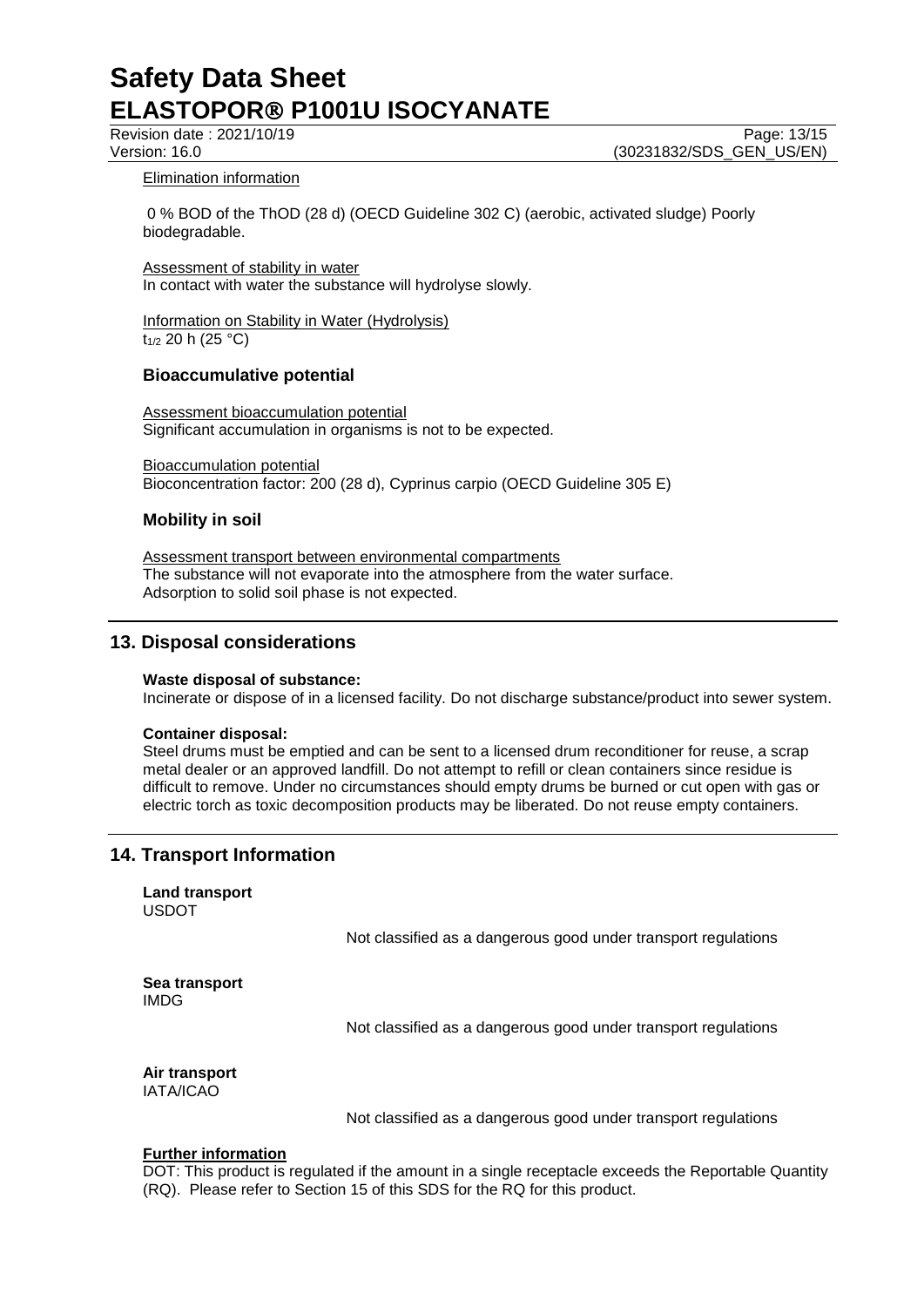Revision date : 2021/10/19 Page: 14/15

# **15. Regulatory Information**

#### **Federal Regulations**

**Registration status:** TSCA, US released / listed

**EPCRA 311/312 (Hazard categories):** Refer to SDS section 2 for GHS hazard classes applicable for this product.

#### **EPCRA 313:**

| <b>CAS Number</b> | <b>Chemical name</b>                    |
|-------------------|-----------------------------------------|
| 101-68-8          | Diphenylmethane-4.4'-diisocyanate (MDI) |
| 9016-87-9         | P-MDI                                   |

**CERCLA RQ CAS Number Chemical name** Diphenylmethane-4,4'-diisocyanate (MDI)

| <b>State regulations</b>                              |         |                   |                                         |
|-------------------------------------------------------|---------|-------------------|-----------------------------------------|
| <b>State RTK</b>                                      |         | <b>CAS Number</b> | <b>Chemical name</b>                    |
| NJ                                                    |         | 101-68-8          | Diphenylmethane-4,4'-diisocyanate (MDI) |
| РA                                                    |         | 101-68-8          | Diphenylmethane-4,4'-diisocyanate (MDI) |
| <b>NFPA Hazard codes:</b><br>Health: $2 \overline{ }$ | Fire: 1 | Reactivity: 1     | Special:                                |

**HMIS III rating** Health: 2¤ Flammability: 1 Physical hazard: 1

## **16. Other Information**

**SDS Prepared by:** 

BASF NA Product Regulations SDS Prepared on: 2021/10/19

We support worldwide Responsible Care® initiatives. We value the health and safety of our employees, customers, suppliers and neighbors, and the protection of the environment. Our commitment to Responsible Care is integral to conducting our business and operating our facilities in a safe and environmentally responsible fashion, supporting our customers and suppliers in ensuring the safe and environmentally sound handling of our products, and minimizing the impact of our operations on society and the environment during production, storage, transport, use and disposal of our products.

ELASTOPOR is a registered trademark of BASF Corporation or BASF SE IMPORTANT: WHILE THE DESCRIPTIONS, DESIGNS, DATA AND INFORMATION CONTAINED HEREIN ARE PRESENTED IN GOOD FAITH AND BELIEVED TO BE ACCURATE , IT IS PROVIDED FOR YOUR GUIDANCE ONLY. BECAUSE MANY FACTORS MAY AFFECT PROCESSING OR APPLICATION/USE, WE RECOMMEND THAT YOU MAKE TESTS TO DETERMINE THE SUITABILITY OF A PRODUCT FOR YOUR PARTICULAR PURPOSE PRIOR TO USE. NO WARRANTIES OF ANY KIND, EITHER EXPRESSED OR IMPLIED, INCLUDING